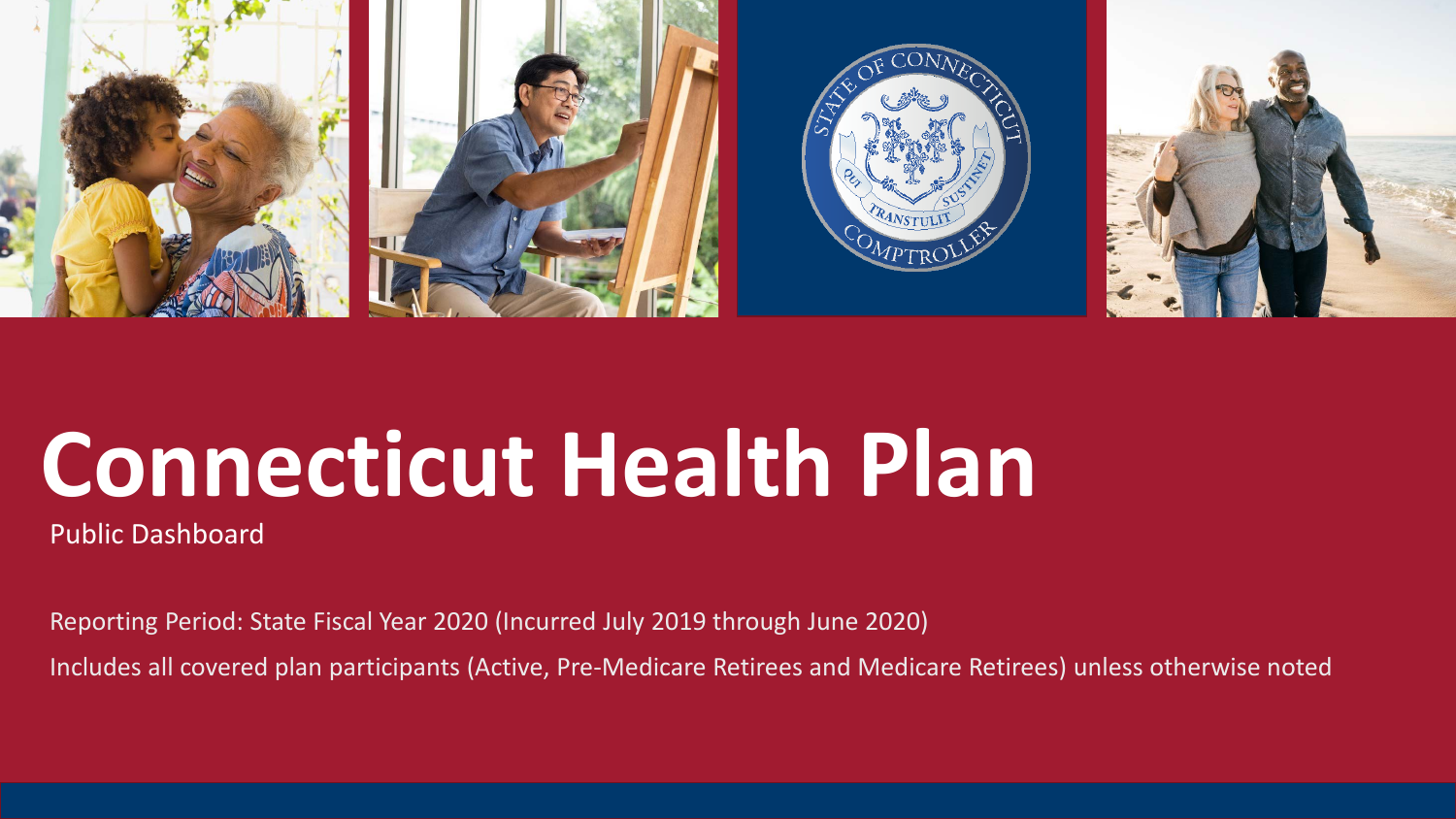# Table of Contents

Page 3 – Enrollment (Actives) Page 4 – Enrollment (Retirees) Page 5 – Plan Paid By Setting Page 13 – Plan Paid By Age Band and Gender Page 21 – Emergency Room Visits Page 29 – Top 15 Drugs Page 33 – Top 15 Prescription Drug Disease Indications Page 37 – Top 15 Diagnosis Categories

Page 41 – Distribution of Medical Claims By Membership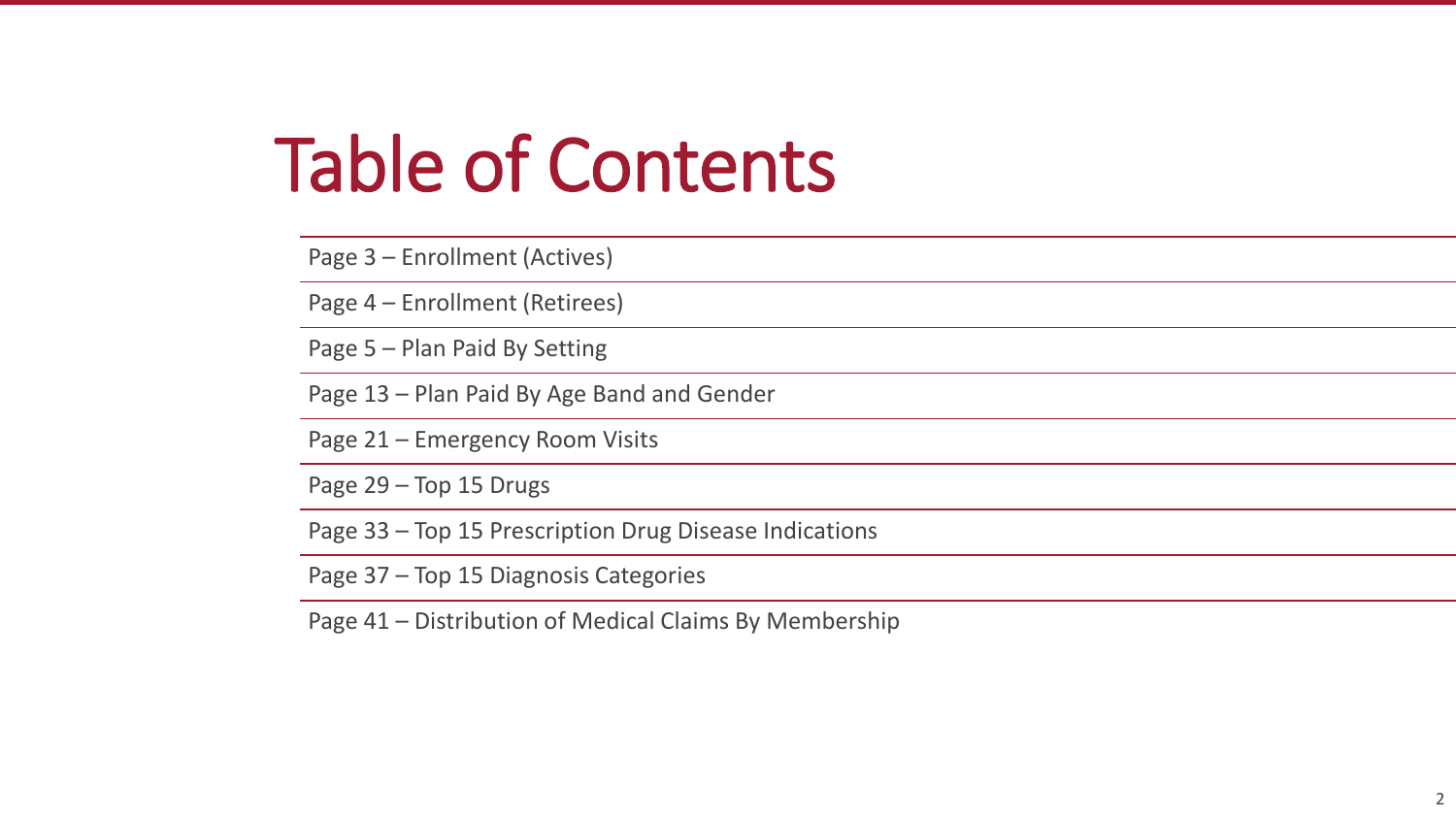#### Enrollment – Actives

*State Fiscal Year 2020*

#### Average Employee and Dependent Counts



| <b>Average Employee and Dependent Counts</b> |                          |                           |                              |                   |  |
|----------------------------------------------|--------------------------|---------------------------|------------------------------|-------------------|--|
| Line of<br><b>Business</b>                   | <b>Employee</b><br>Count | <b>Dependent</b><br>Count | <b>Total</b><br><b>Count</b> | PEPM <sup>1</sup> |  |
| Partnership                                  | 25,930                   | 34,749                    | 60,679                       | $$1,273^2$        |  |
| <b>State</b>                                 | 50,094                   | 72,153                    | 122,247                      | \$1,231           |  |
| Total                                        | 76,024                   | 106,902                   | 182,926                      | \$1,245           |  |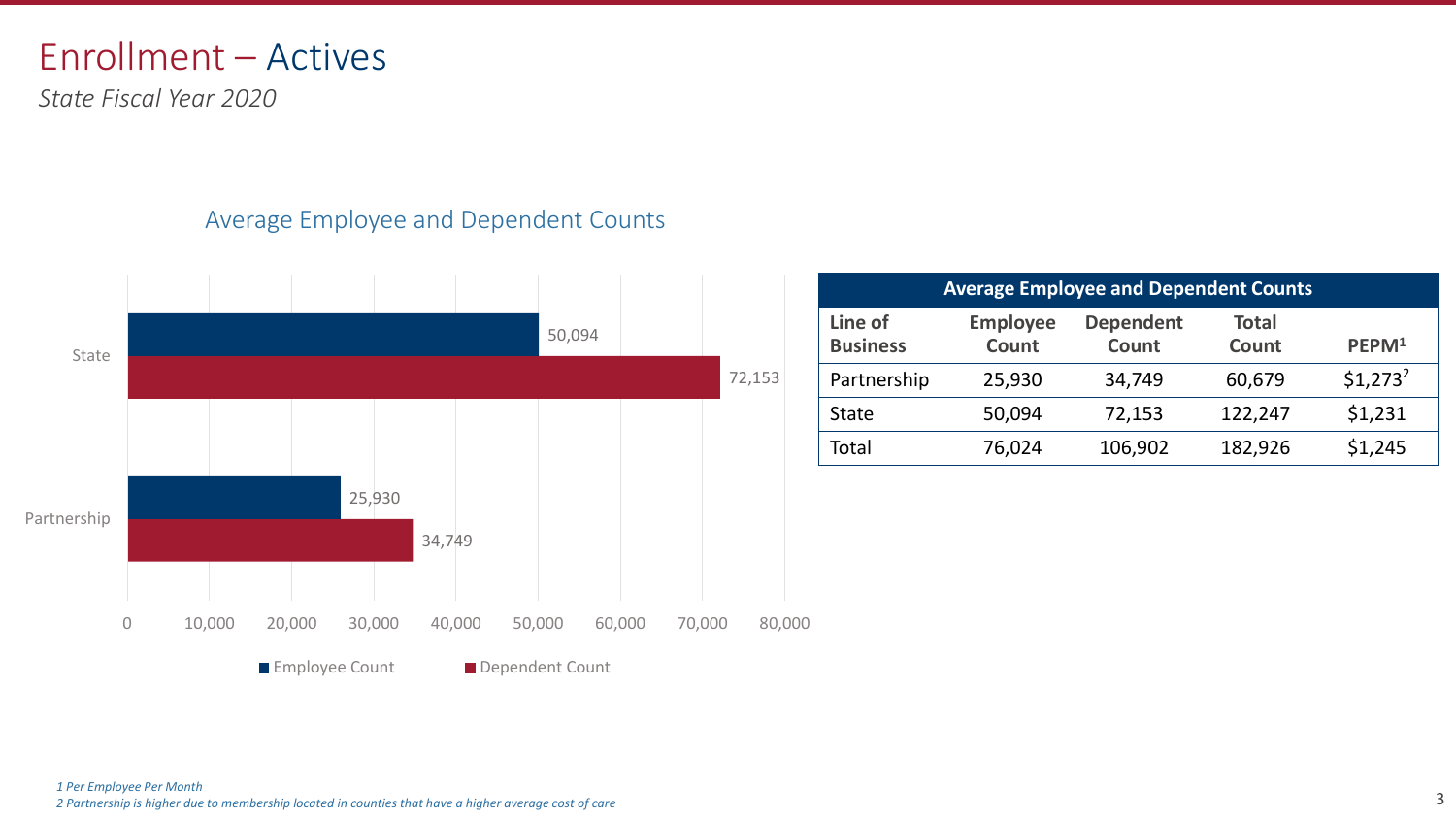#### Enrollment – Retirees

*State Fiscal Year 2020*

#### Average Employee and Dependent Counts



|        |        |        |                              |                          | <b>Average Employee and Dependent Counts</b> |                       |                   |
|--------|--------|--------|------------------------------|--------------------------|----------------------------------------------|-----------------------|-------------------|
| 450    | 19,854 |        | <b>Status</b>                | <b>Employee</b><br>Count | <b>Dependent</b><br>Count                    | <b>Total</b><br>Count | PEPM <sup>1</sup> |
|        |        |        | Non-<br>Medicare<br>Retirees | 13,450                   | 19,854                                       | 33,305                | \$1,616           |
| 15,549 |        | 38,351 | Medicare<br>Retirees         | 38,351                   | 15,549                                       | 53,900                | \$1,272           |

**Employee Count B** Dependent Count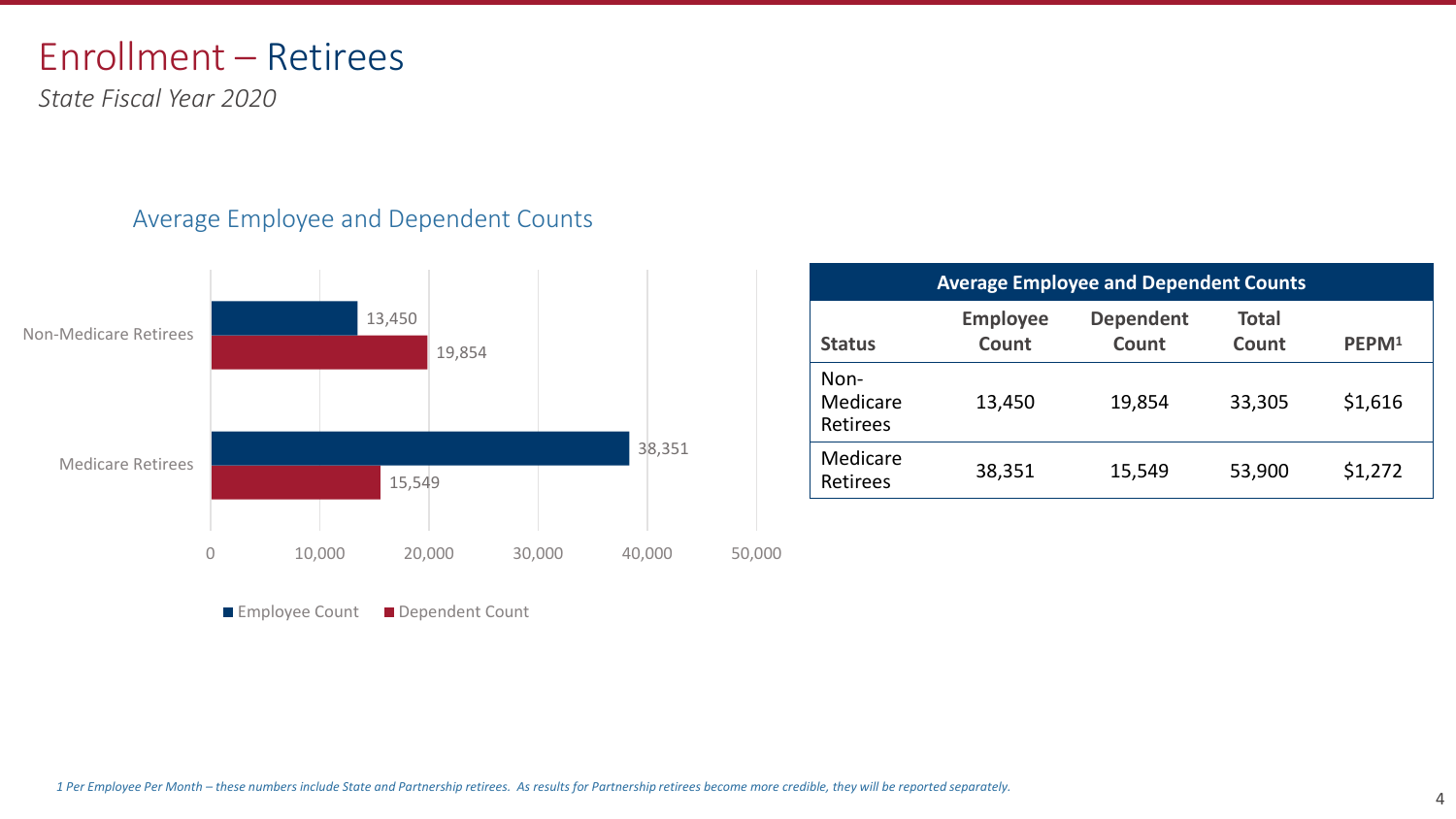### Plan Paid By Setting – State Plan Active Population

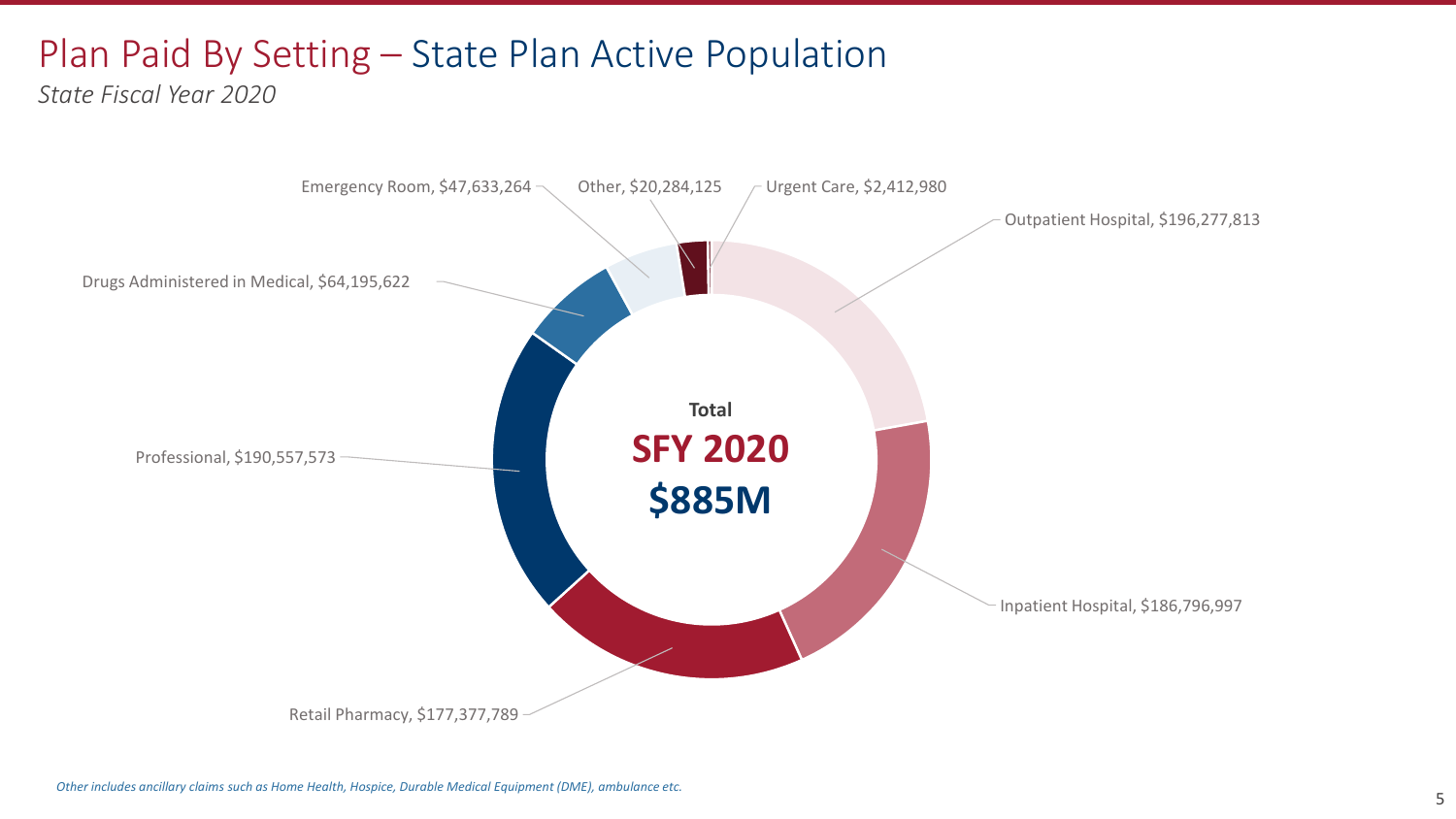### Plan Paid By Setting – State Plan Active Population

*State Fiscal Year 2020*



2020 vs 2019

Total: **SFY 2019 – 1.03B SFY 2020 – 885M**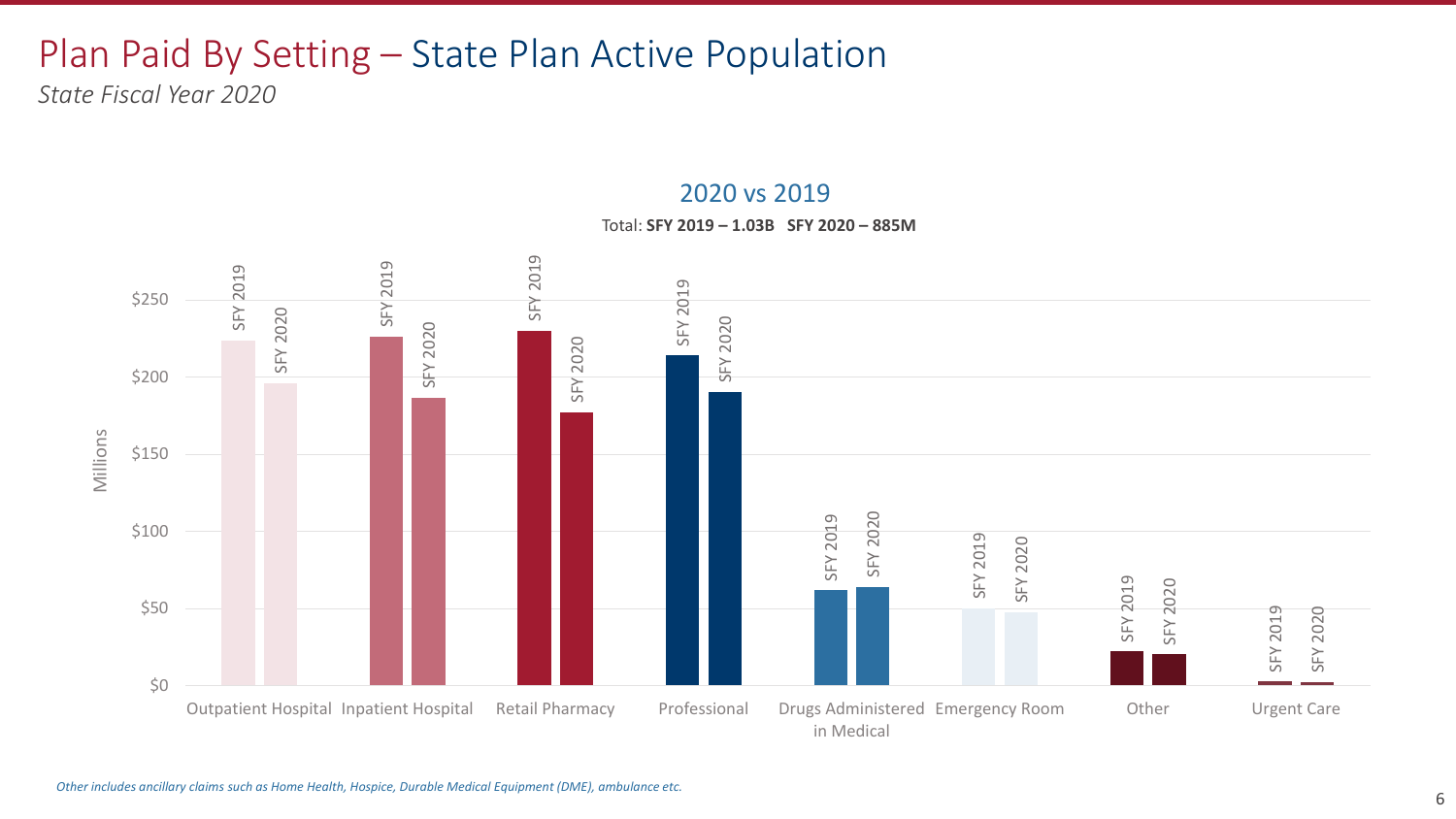### Plan Paid By Setting – State Plan Pre-Medicare Retirees

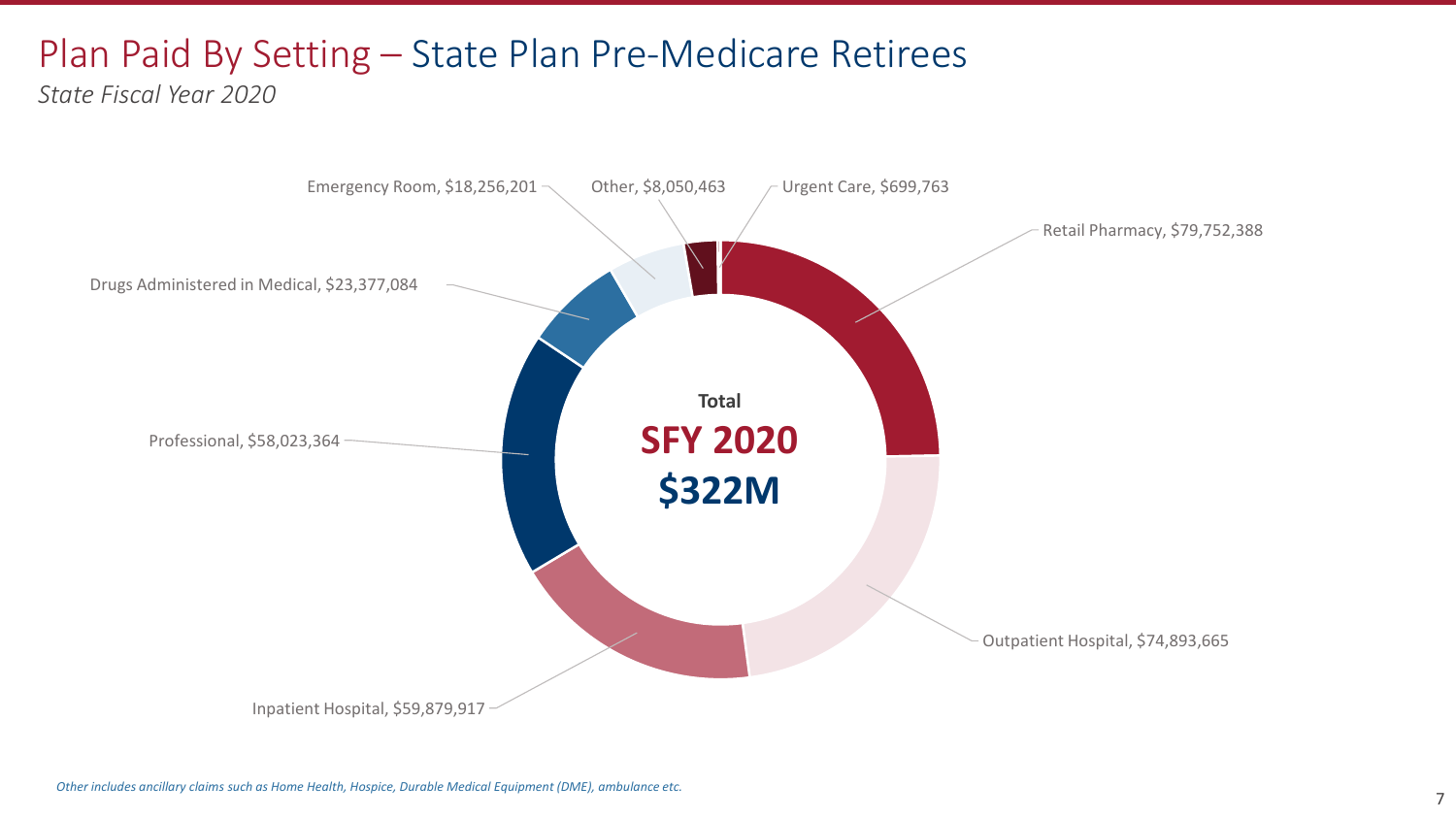### Plan Paid By Setting – State Plan Pre-Medicare Retirees

*State Fiscal Year 2020*

#### 2020 vs 2019

#### Total: **SFY 2019 – 386M SFY 2020 – 322M**

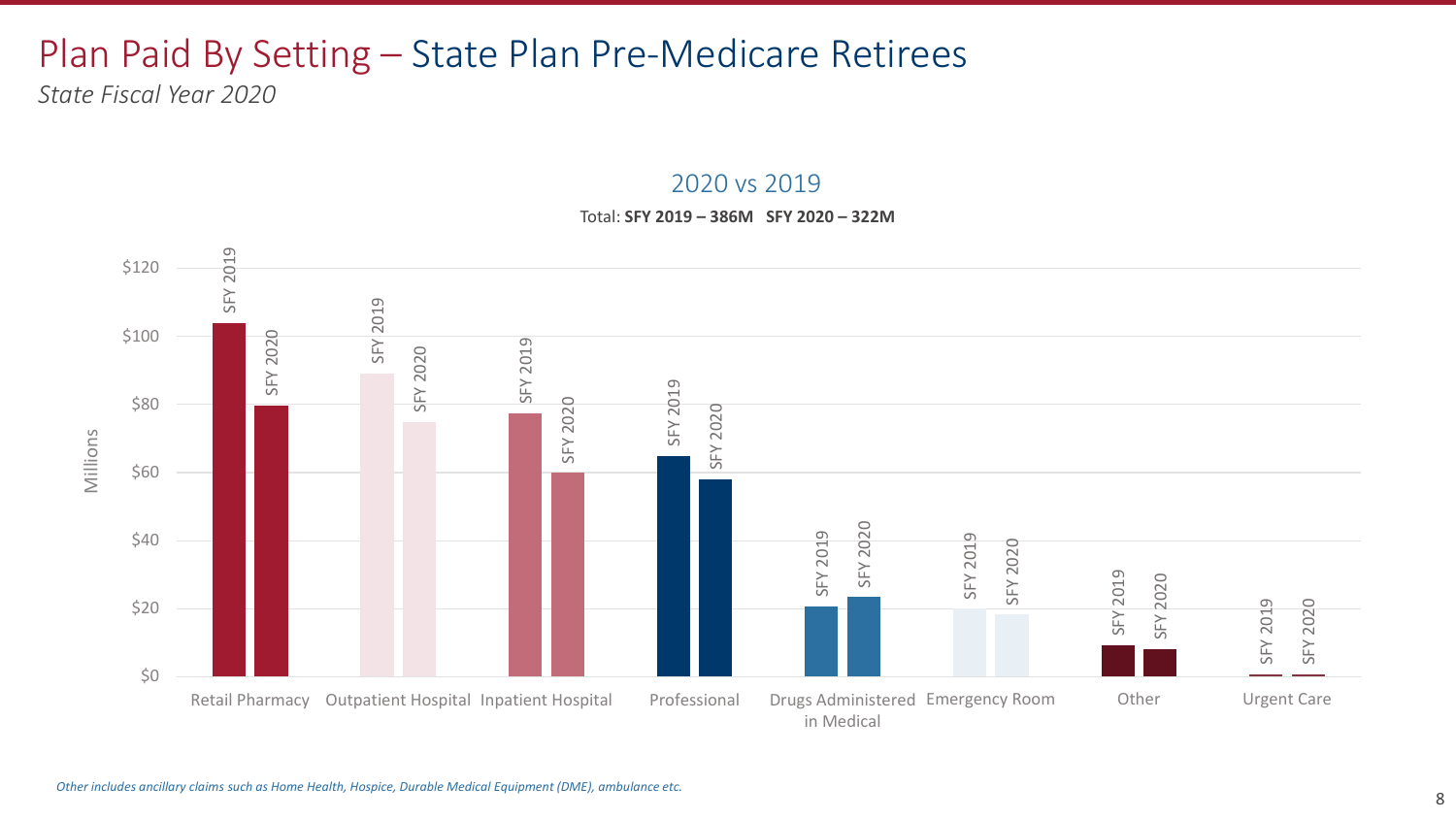### Plan Paid By Setting – State Plan Medicare Retirees

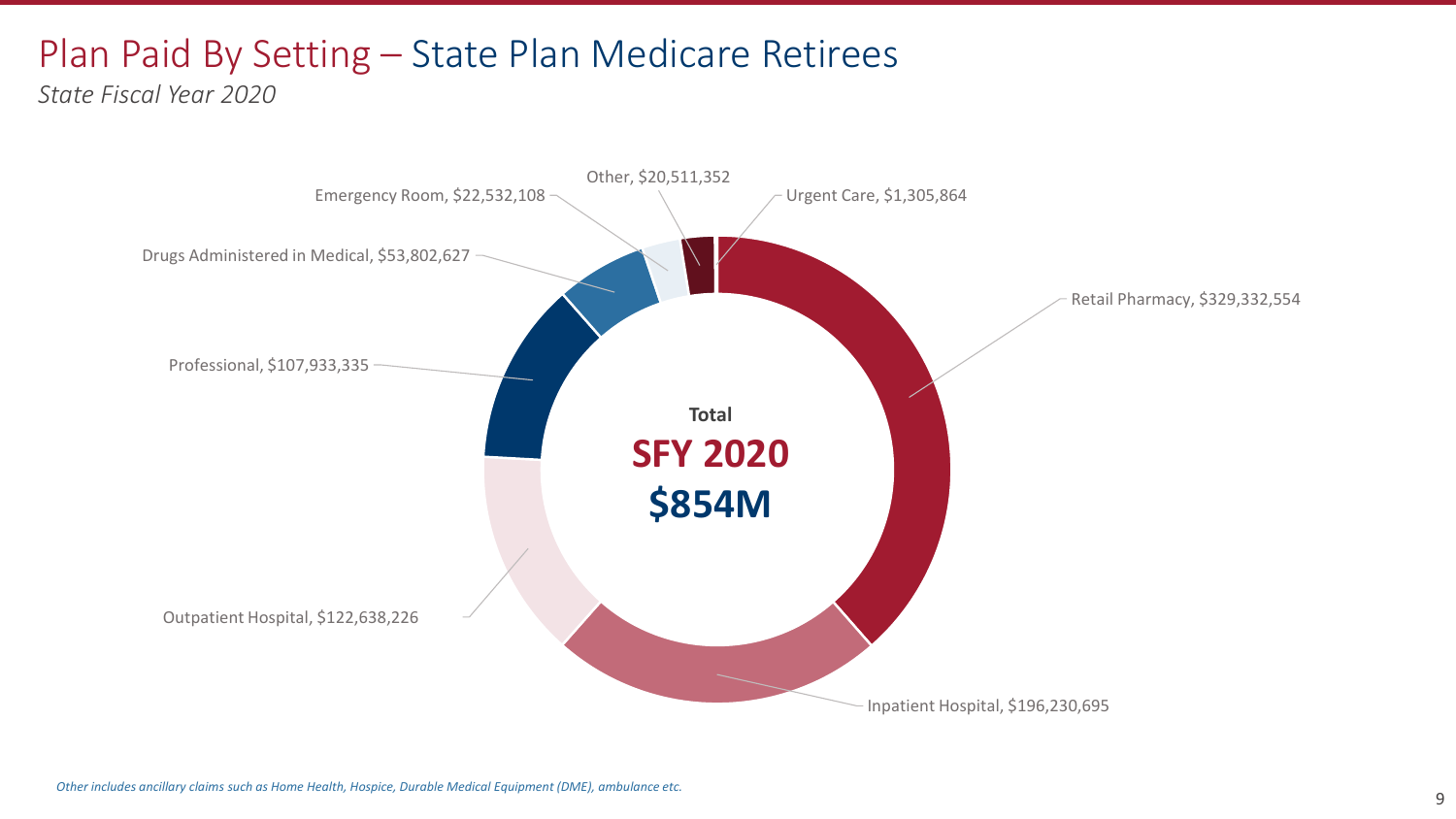#### Plan Paid By Setting – State Plan Medicare Retirees

*State Fiscal Year 2020*



2020 vs 2019

#### Total: **SFY 2019 – 925M SFY 2020 – 854M**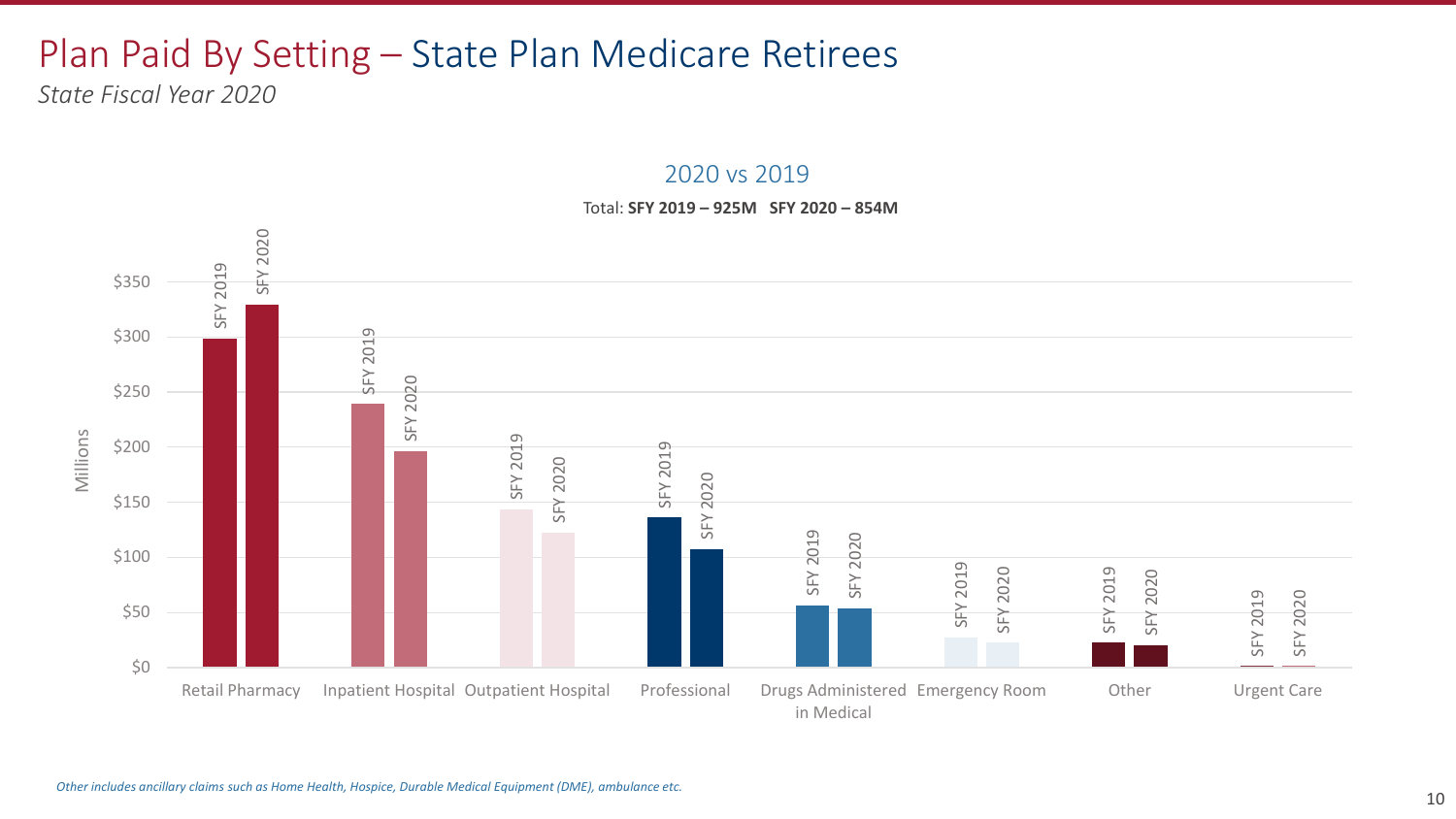# Plan Paid By Setting – Partnership Plan (includes retirees)

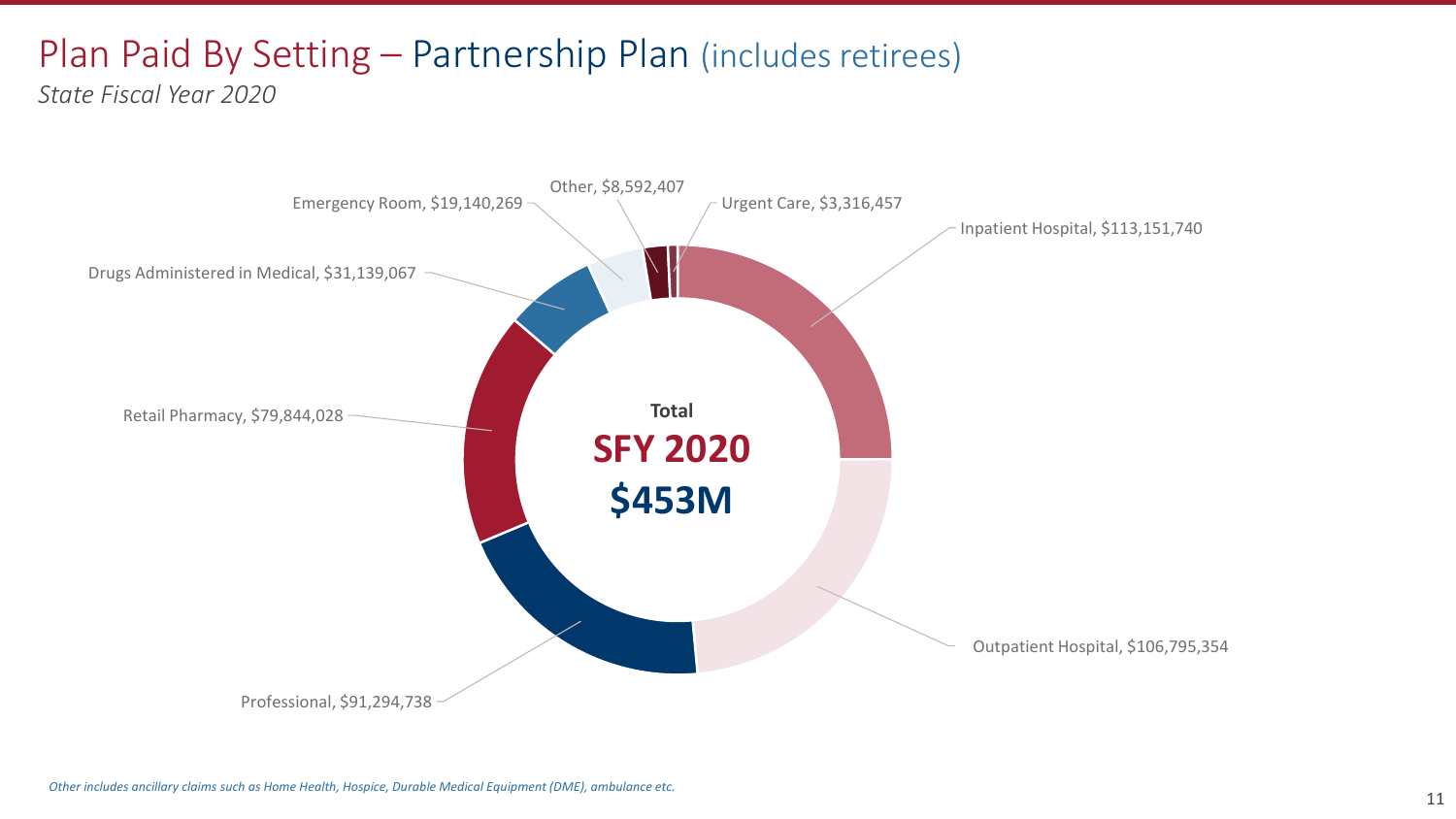#### Plan Paid By Setting – Partnership Plan (includes retirees) *State Fiscal Year 2020*

5120<br>  $\frac{9}{5}$ <br>  $\frac{25}{3}$ <br>  $\frac{25}{3}$ <br>  $\frac{25}{3}$ <br>  $\frac{25}{3}$ <br>  $\frac{25}{3}$ <br>  $\frac{25}{3}$ <br>  $\frac{25}{3}$ <br>  $\frac{25}{3}$ <br>  $\frac{25}{3}$ <br>  $\frac{25}{3}$ <br>  $\frac{25}{3}$ <br>  $\frac{25}{3}$ <br>  $\frac{25}{3}$ <br>  $\frac{25}{3}$ <br>  $\frac{25}{3}$ <br>  $\frac{25}{3}$ <br>  $\frac{25}{3}$ <br> \$0 \$20 \$40 \$60 \$80 \$100 \$120 Inpatient Hospital Outpatient Hospital Professional Retail Pharmacy in Medical Drugs Administered Emergency Room Other Urgent Care Millions Total: **SFY 2019 – 410M SFY 2020 – 453M**

#### 2020 vs 2019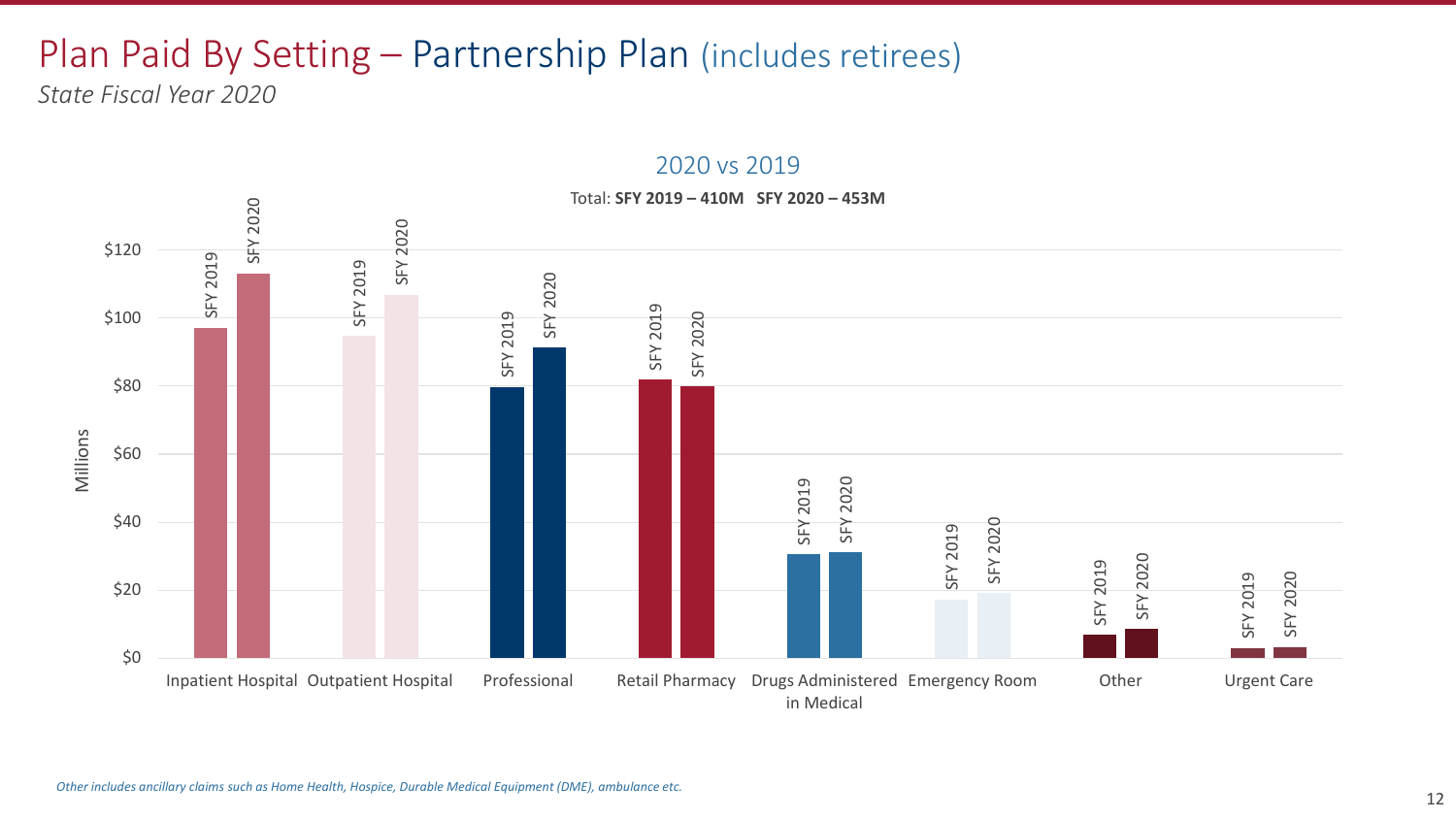### Plan Paid By Age and Gender – State Plan Active Population

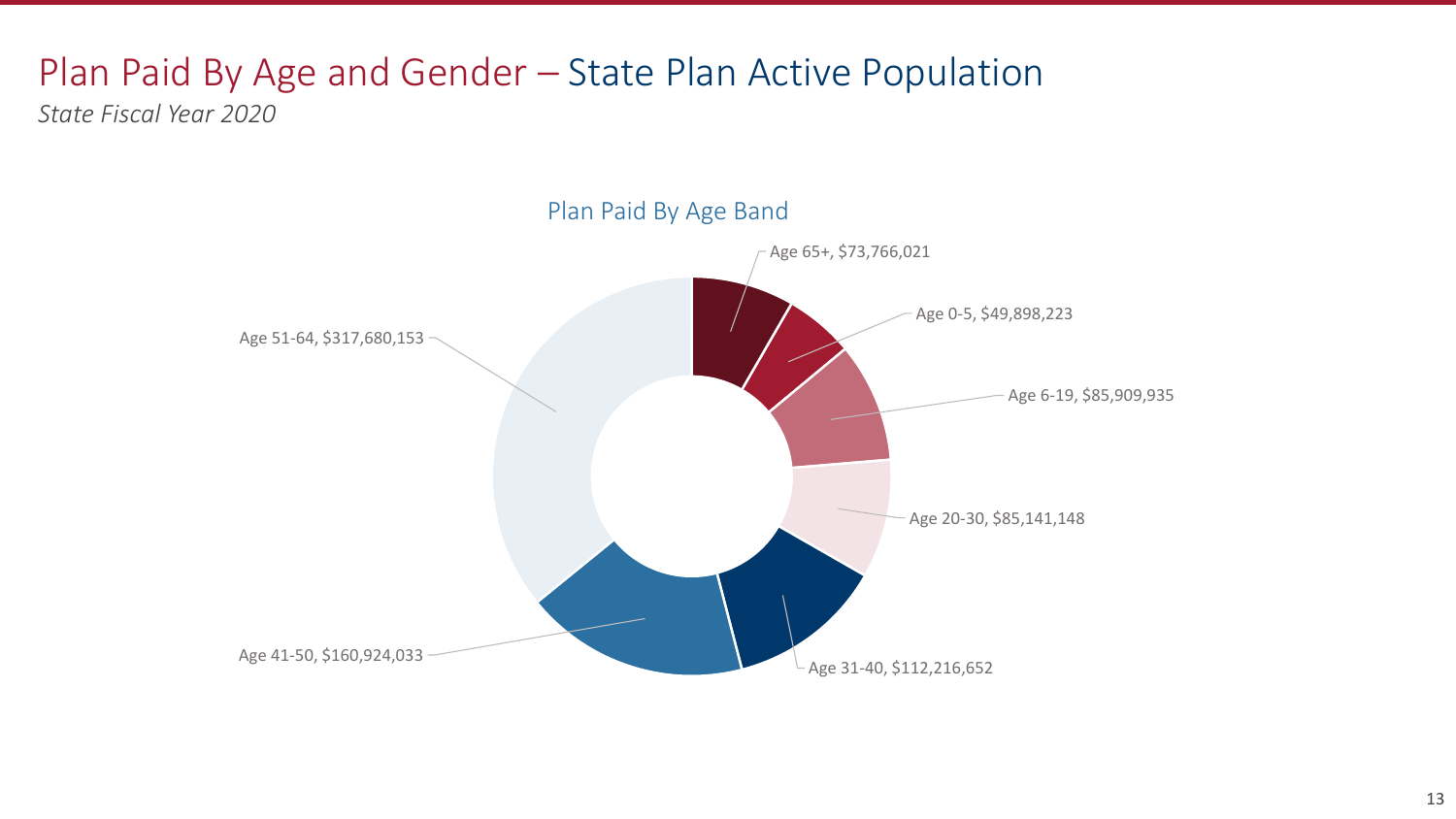#### Plan Paid By Age and Gender – State Plan Active Population

Plan Paid By Age Band and Gender

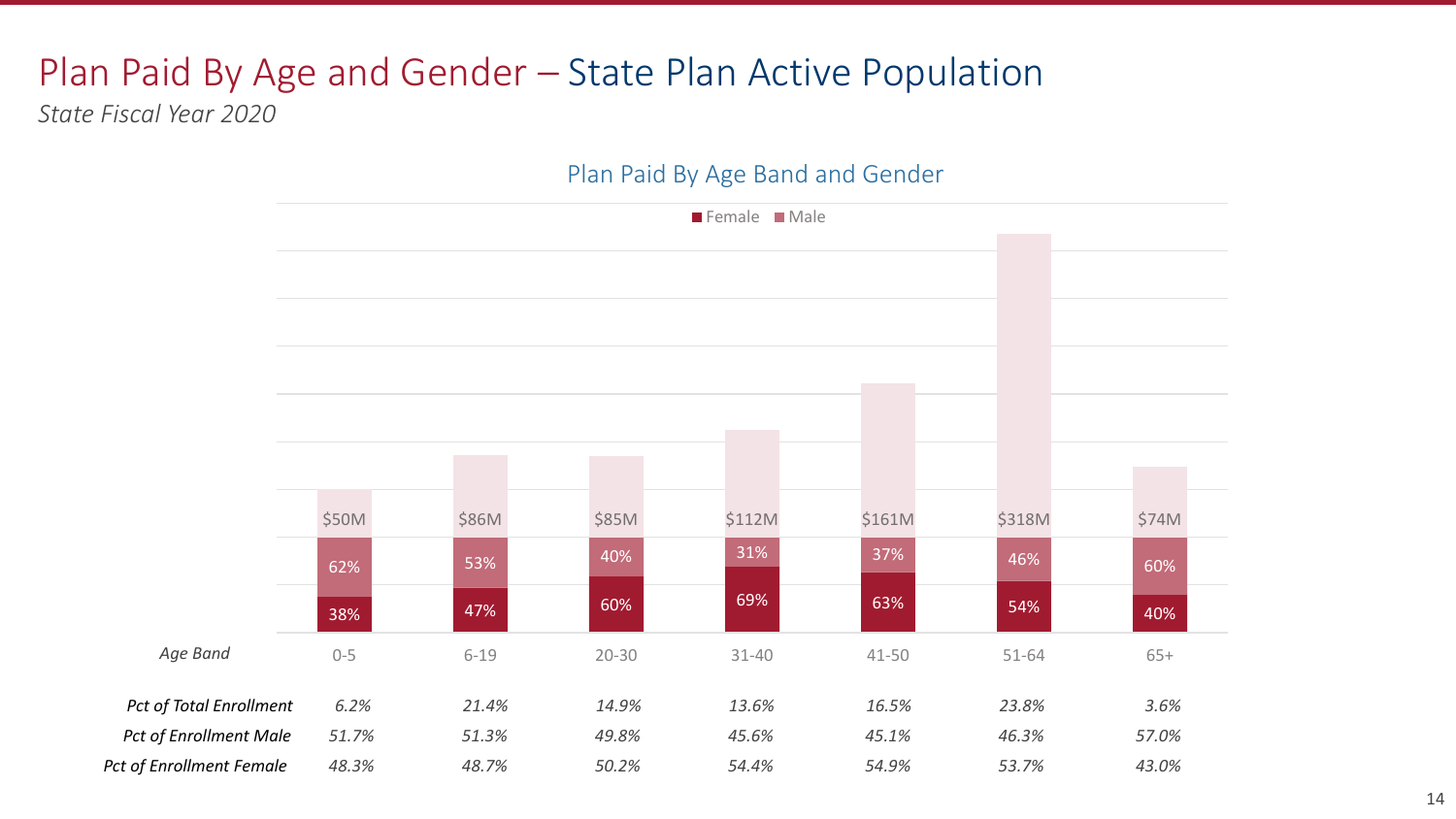# Plan Paid By Age and Gender – State Plan Pre-Medicare Retirees

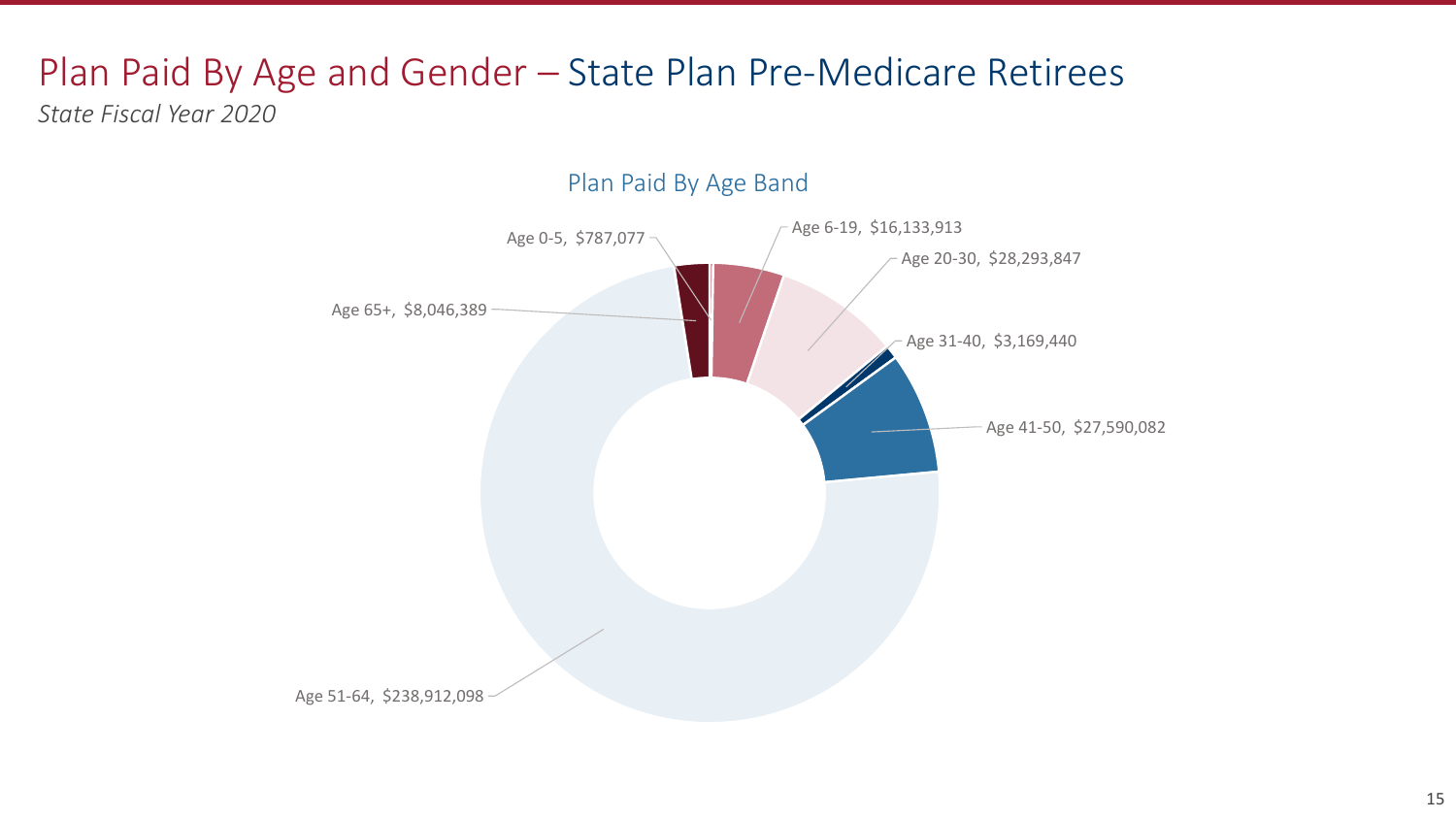### Plan Paid By Age and Gender – State Plan Pre-Medicare Retirees

*State Fiscal Year 2020*

#### Plan Paid By Age Band and Gender

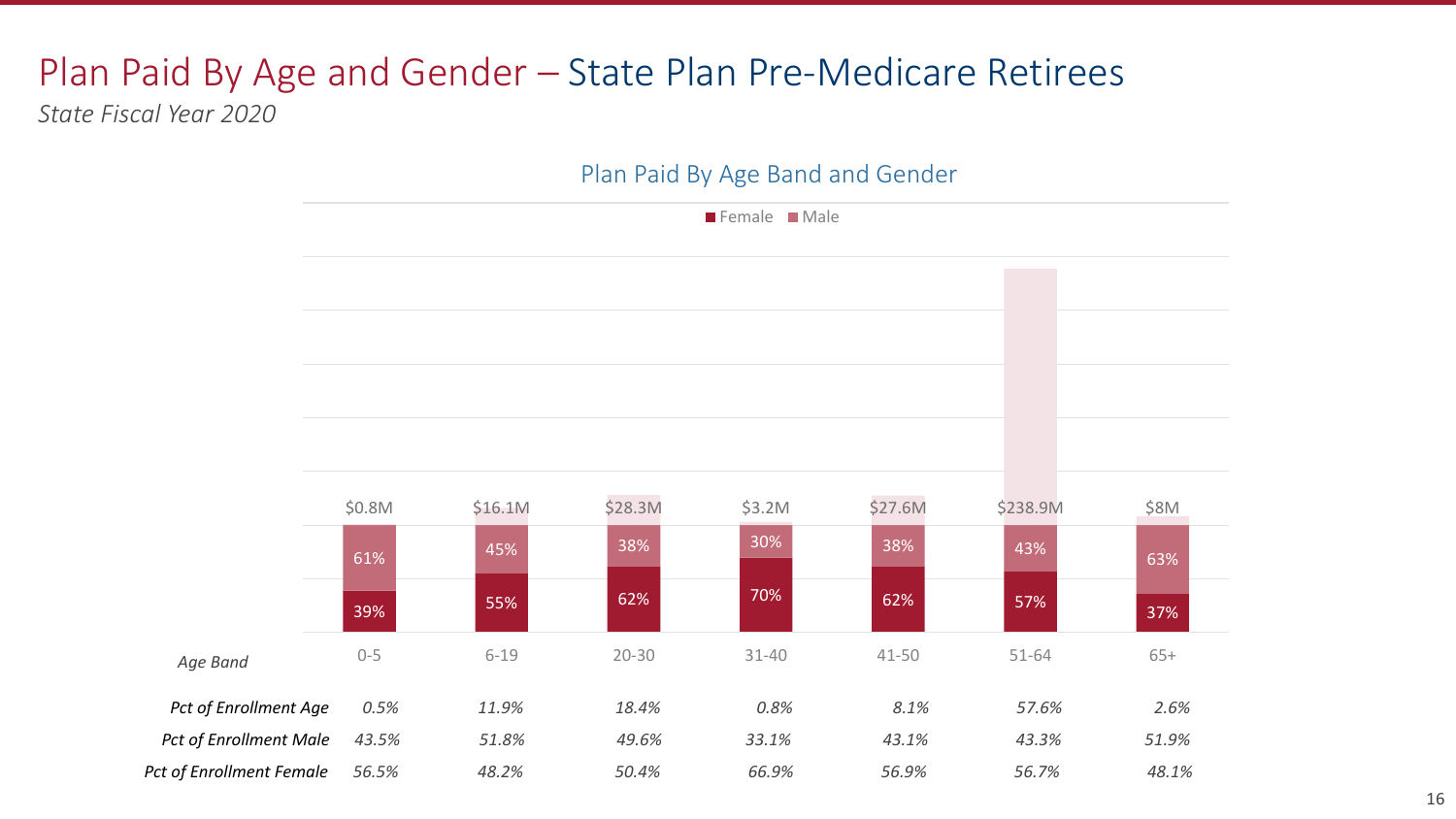### Plan Paid By Age and Gender – State Plan Medicare Retirees

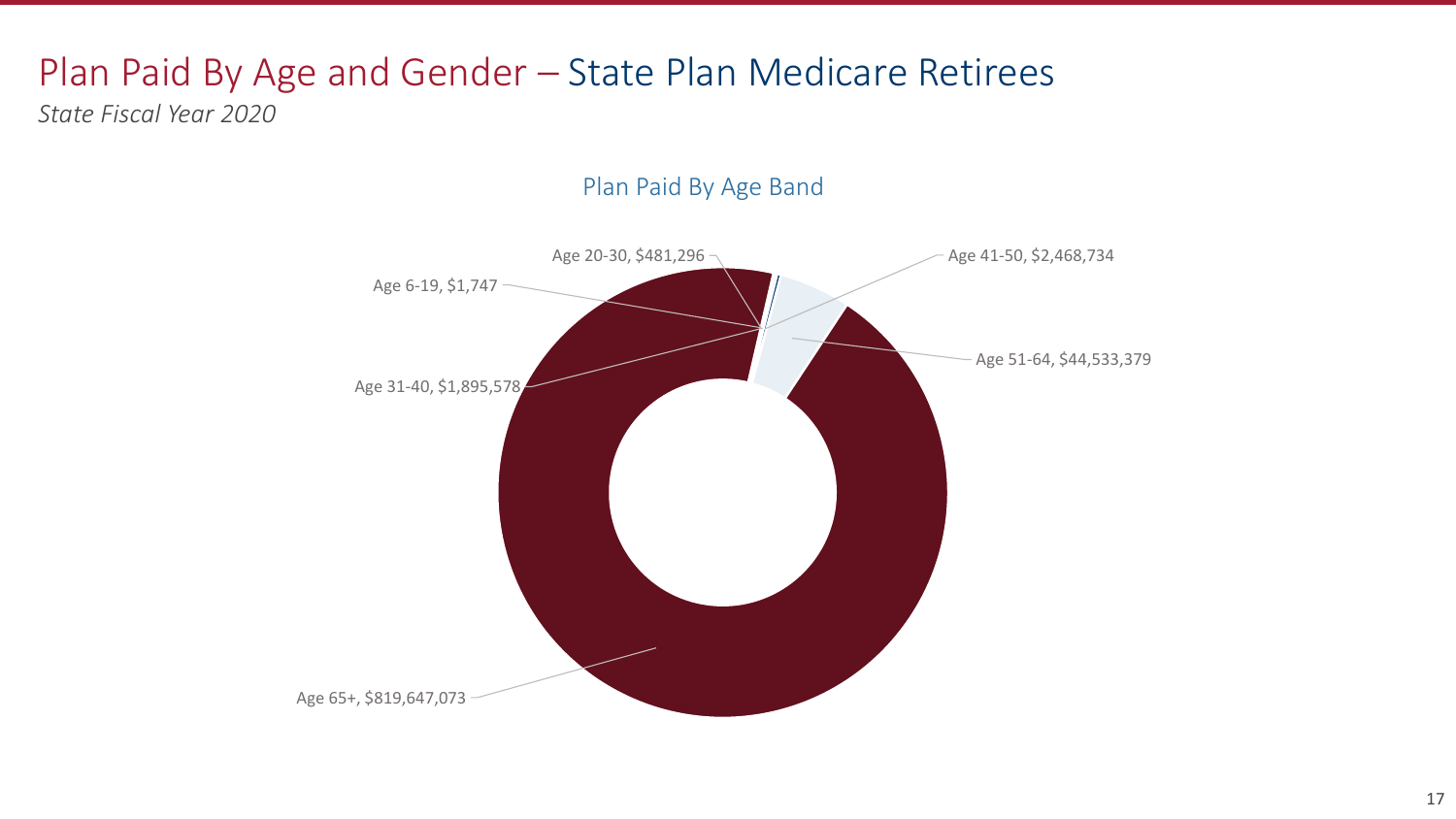#### Plan Paid By Age and Gender – State Plan Medicare Retirees

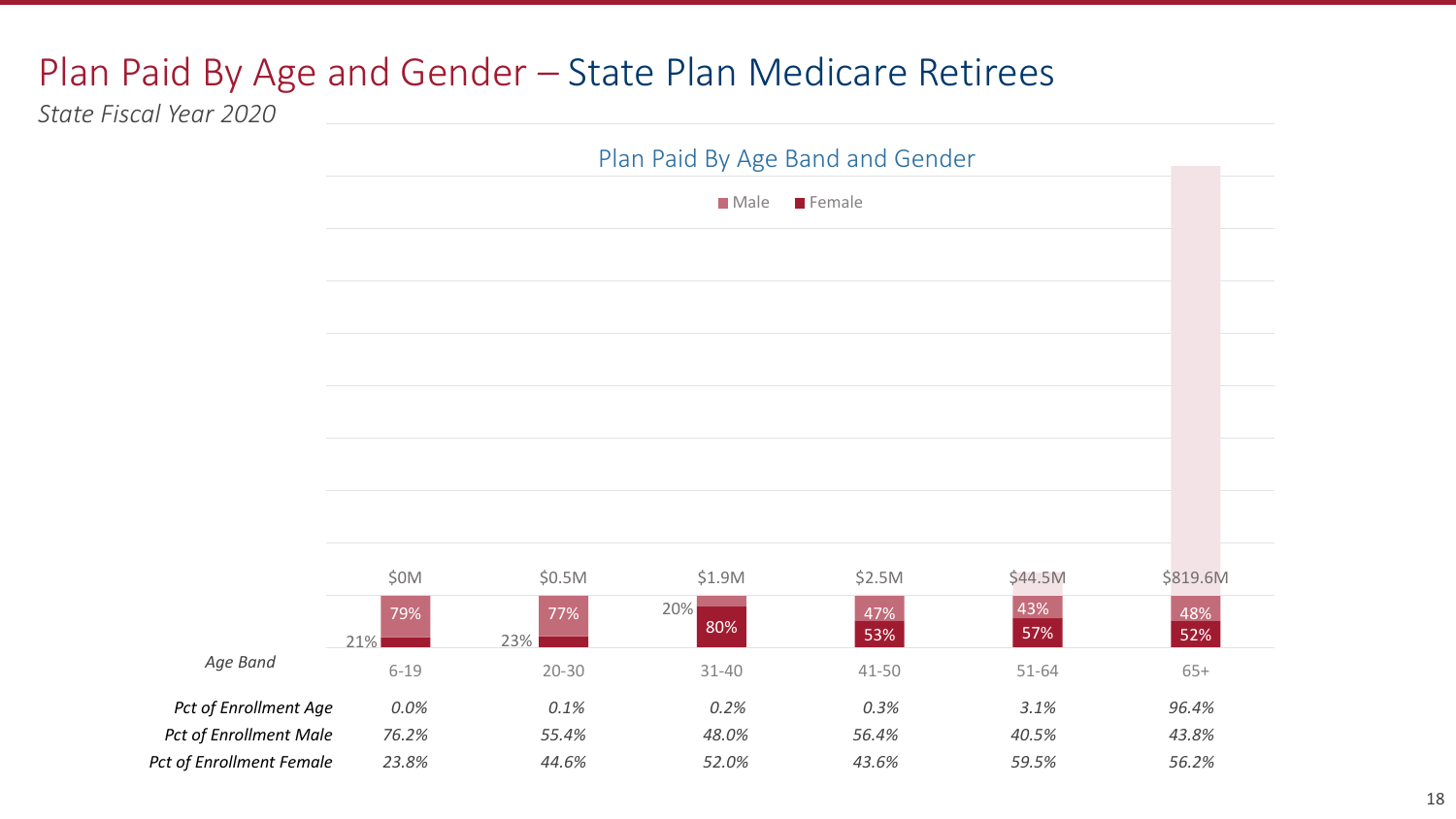#### Plan Paid By Age and Gender – Partnership Plan (includes retirees) *State Fiscal Year 2020*

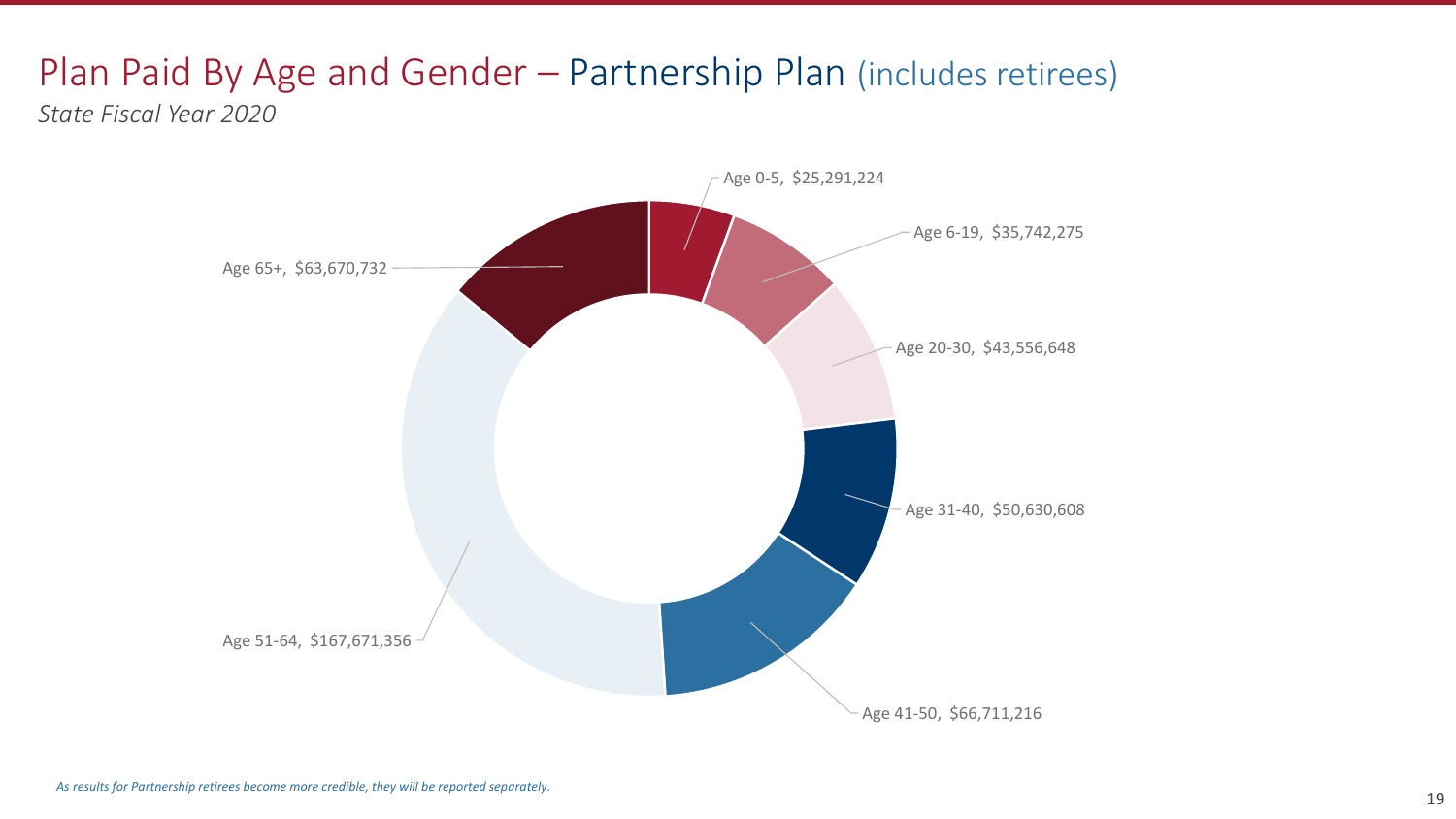### Plan Paid By Age and Gender – Partnership Plan (includes retirees)

*State Fiscal Year 2020*

#### Plan Paid By Age Band and Gender



*As results for Partnership retirees become more credible, they will be reported separately.*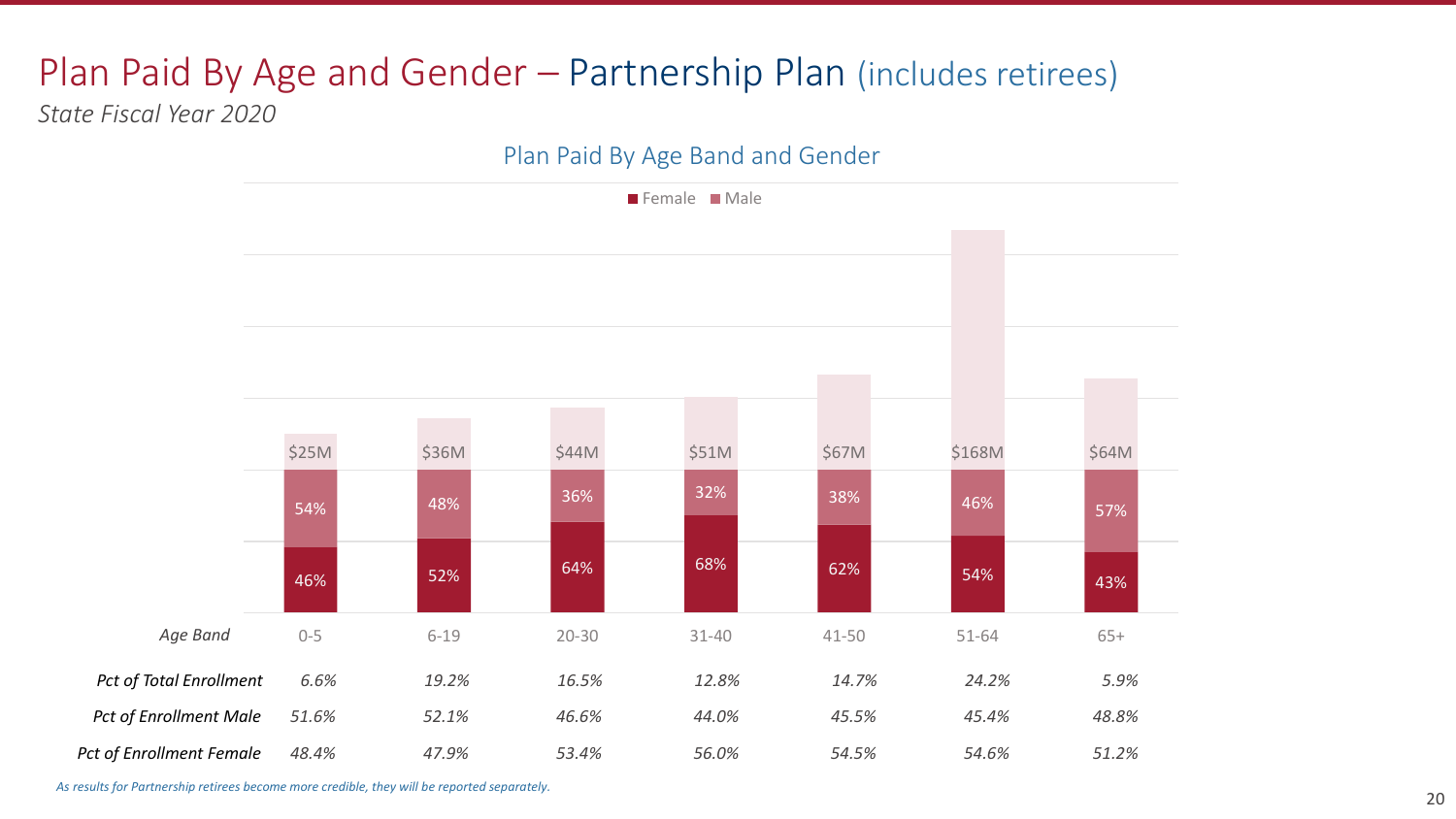#### Emergency Room Visits – State Plan Active Population

*State Fiscal Year 2019 and 2020*



|  | <b>ER Visits Per Month</b> |
|--|----------------------------|
|  |                            |

| State Fiscal Year Total ER Visits Visits per 1000 |        |     |
|---------------------------------------------------|--------|-----|
| 2020                                              | 23,274 | 190 |
| 2019                                              | 26,962 | 225 |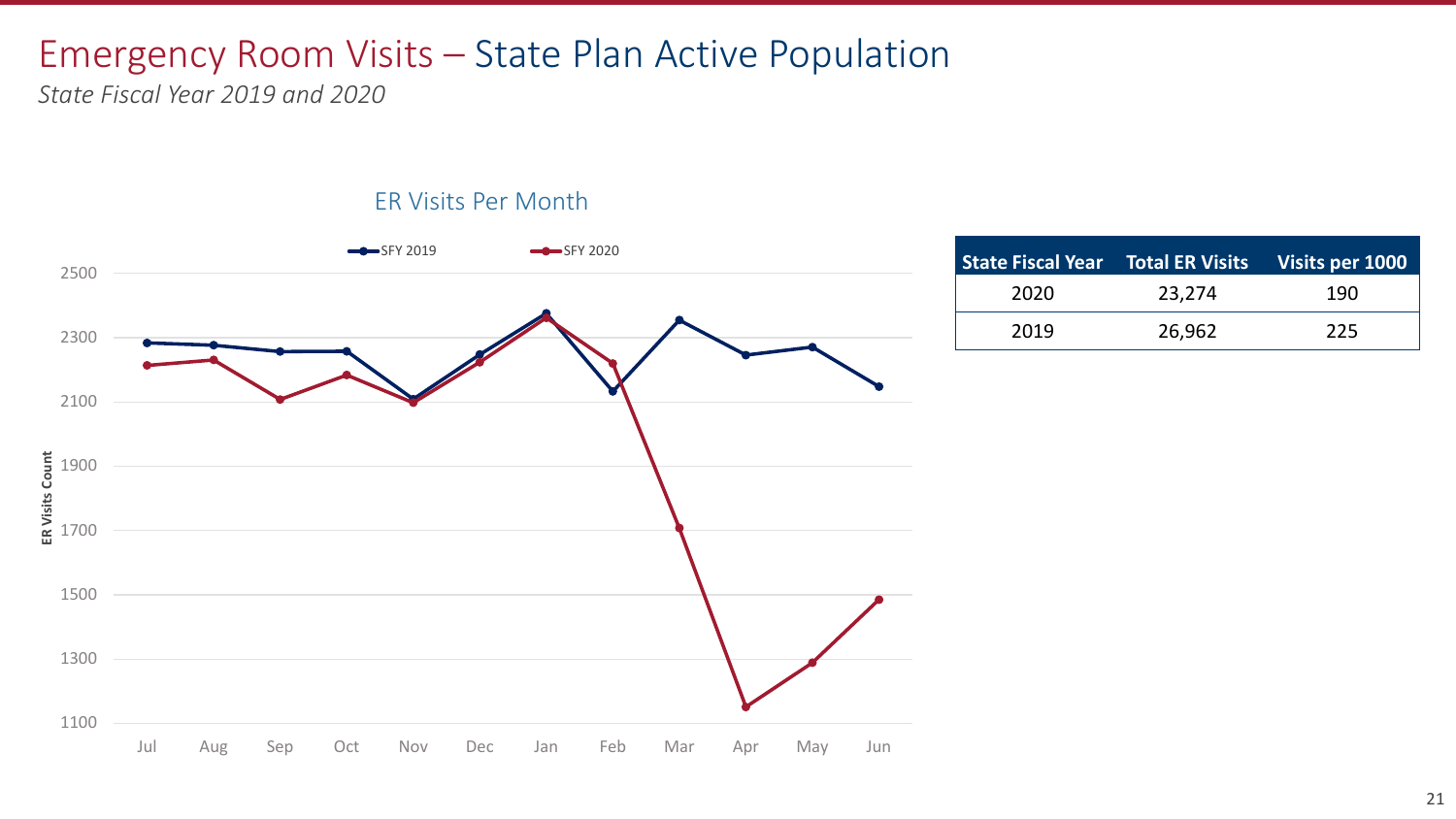#### Emergency Room Visits – State Plan Active Population

*State Fiscal Year 2019 and 2020*

Avoidable ER Visits\*

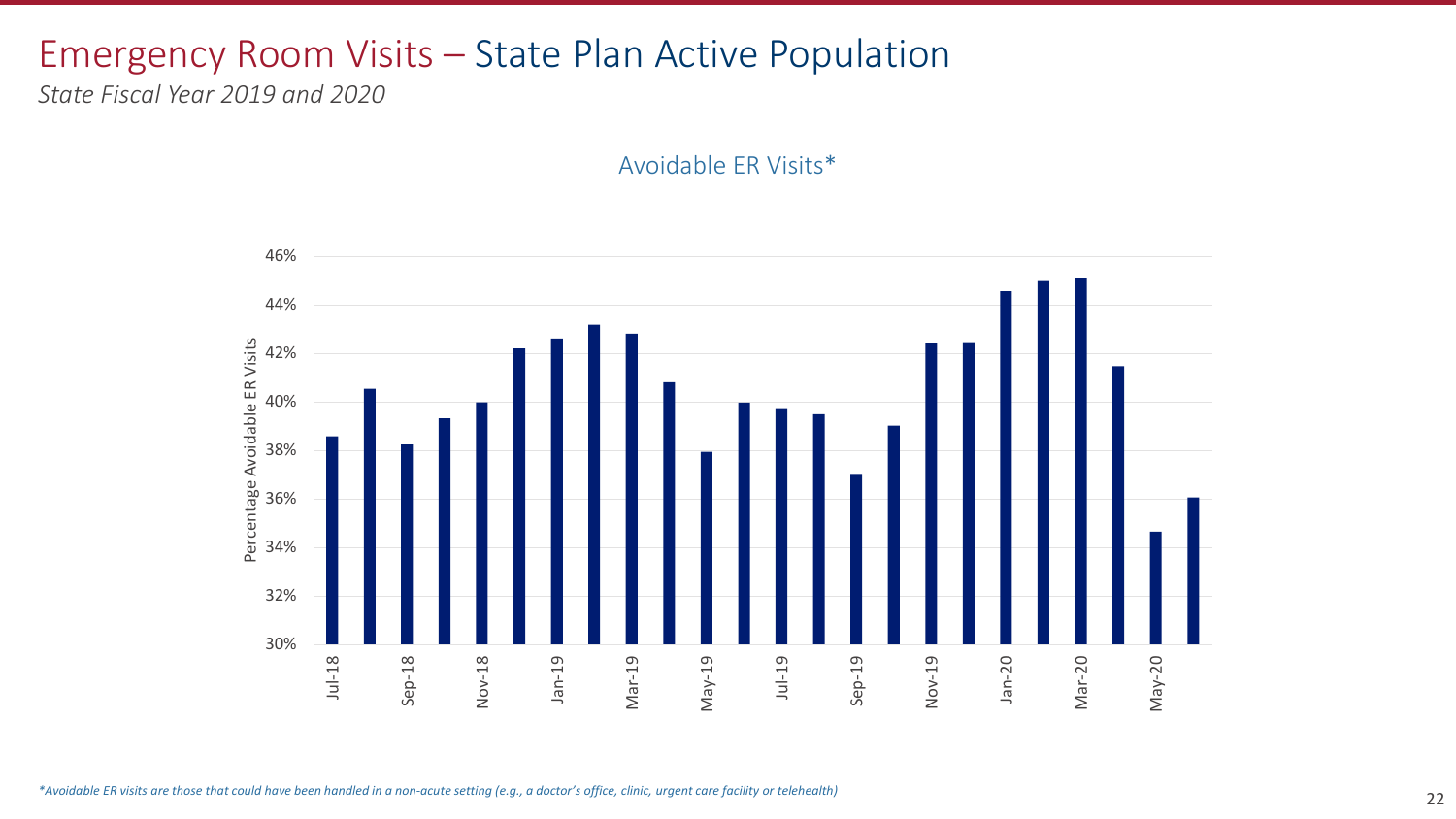### Emergency Room Visits – State Plan Pre-Medicare Retirees

*State Fiscal Year 2019 and 2020*



| <b>State Fiscal Year</b> | <b>Total ER Visits</b> | Visits per 1000 |
|--------------------------|------------------------|-----------------|
| 2020                     | 9,151                  | 275             |
| 2019                     | 10,261                 | 315             |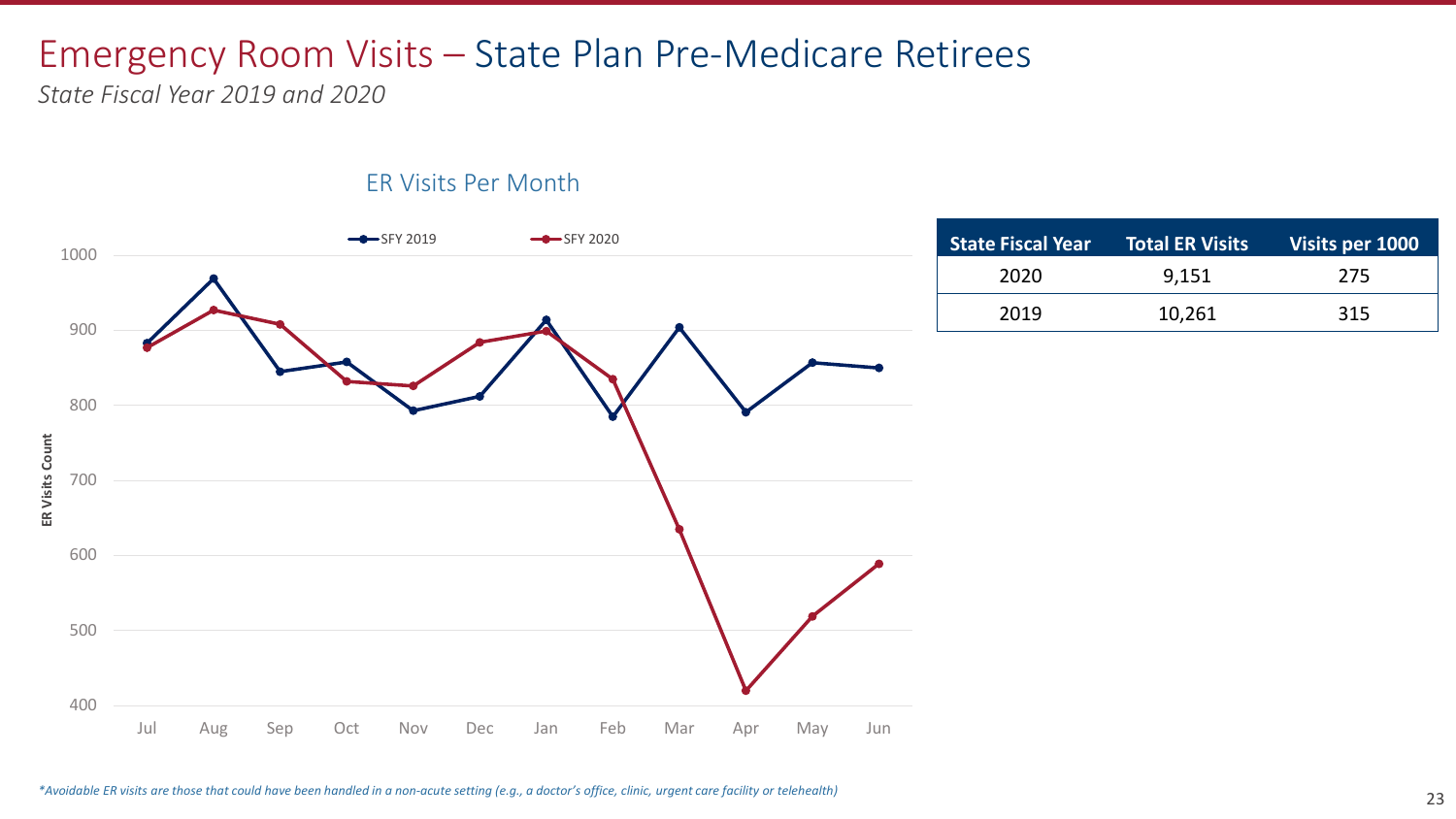### Emergency Room Visits – State Plan Pre-Medicare Retirees

*State Fiscal Year 2019 and 2020*

Avoidable ER Visits\*

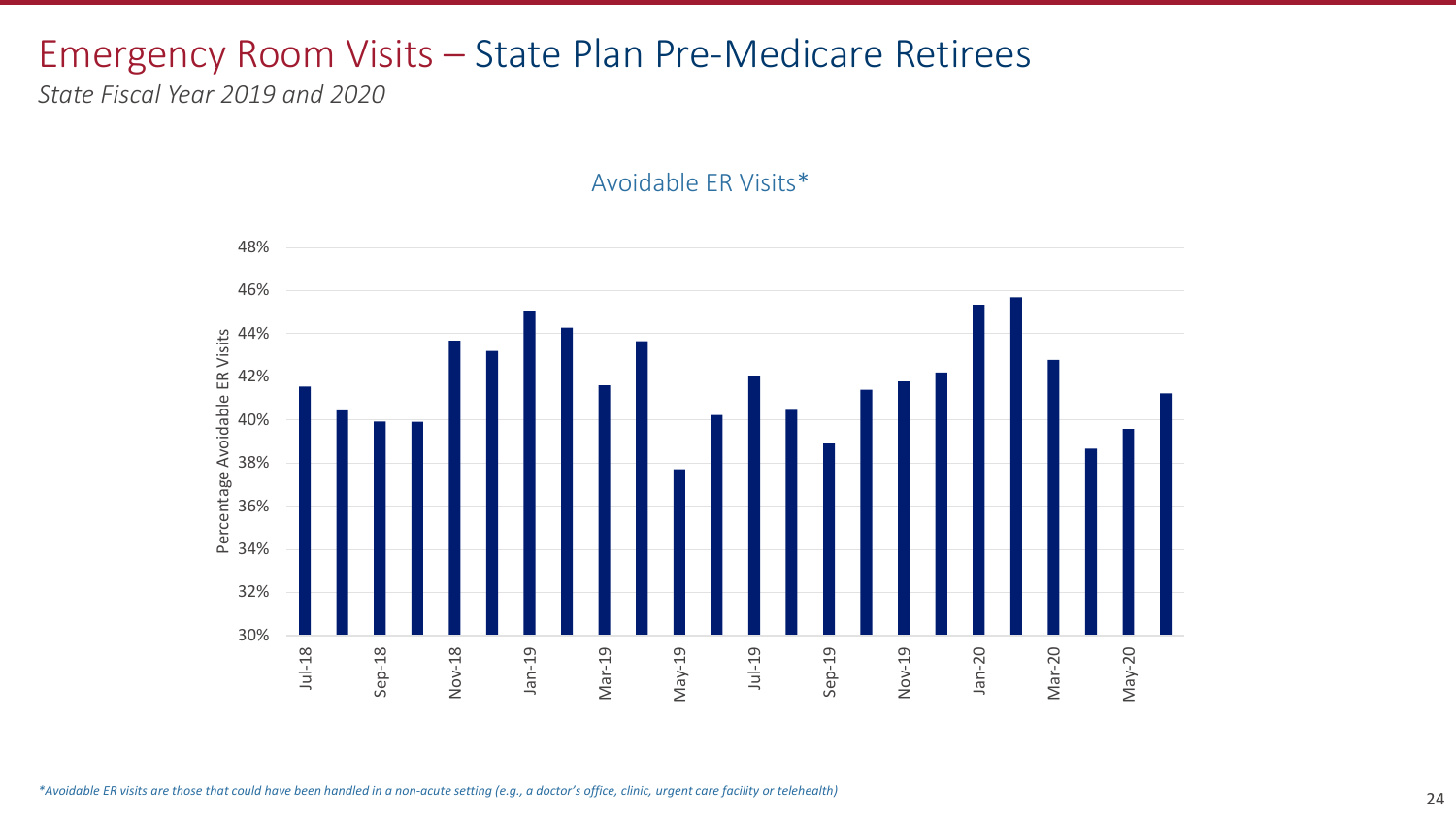#### Emergency Room Visits – State Plan Medicare Retirees

*State Fiscal Year 2019 and 2020*



*\*Avoidable ER visits are those that could have been handled in a non-acute setting (e.g., a doctor's office, clinic, urgent care facility or telehealth)*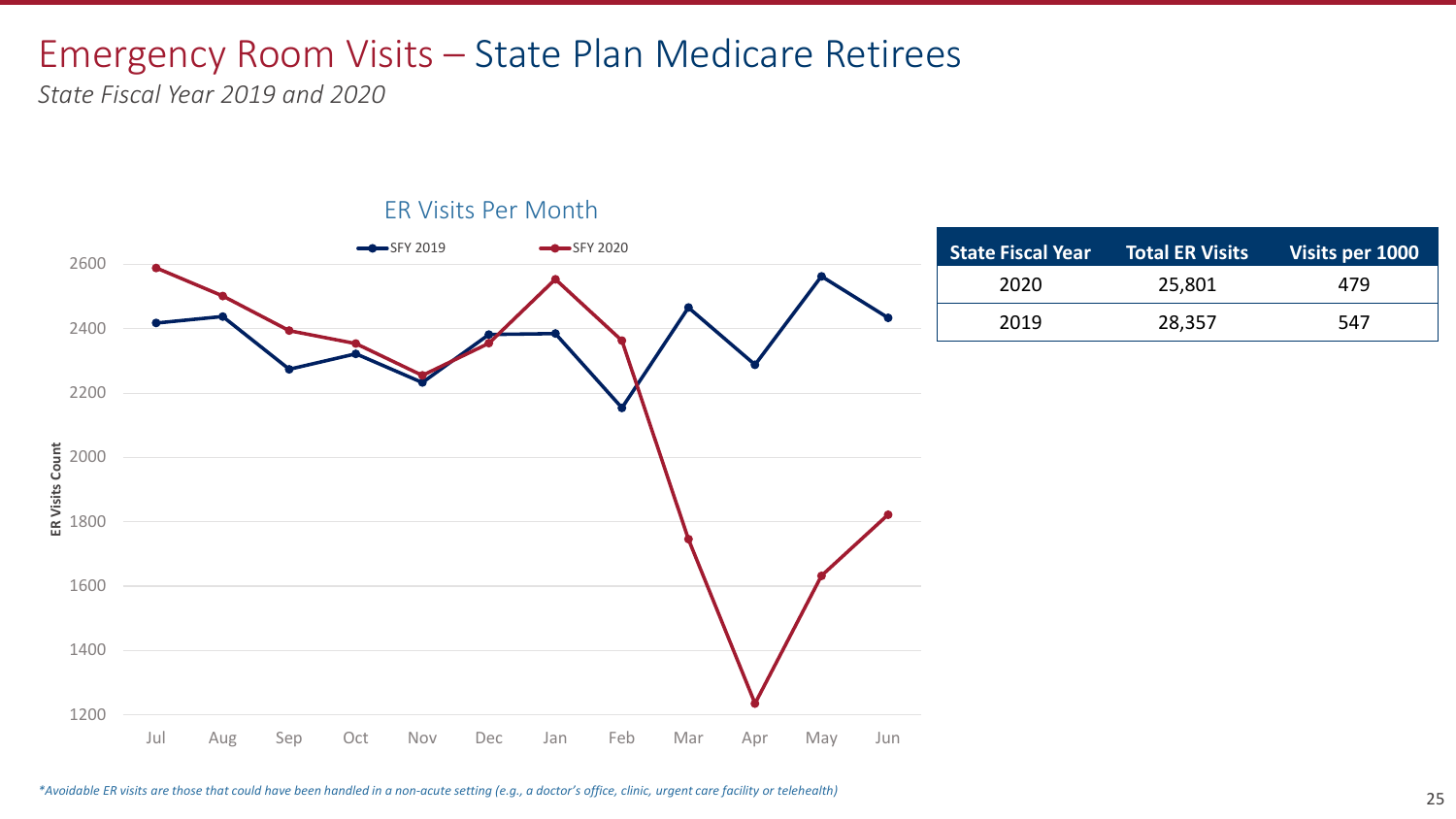#### Emergency Room Visits – State Plan Medicare Retirees

*State Fiscal Year 2019 and 2020*

Avoidable ER Visits\*

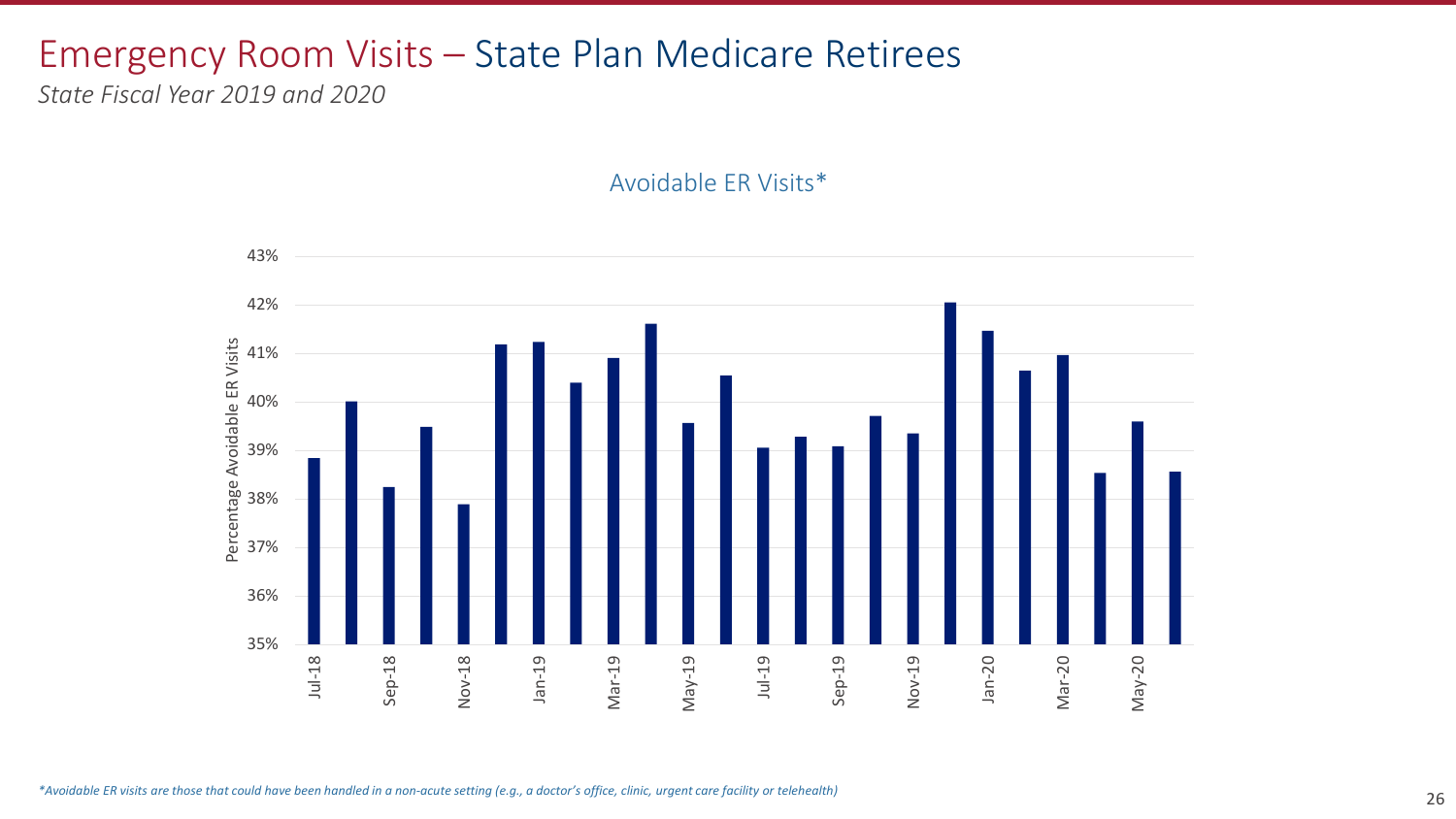# Emergency Room Visits – Partnership Plan (includes retirees)

*State Fiscal Year 2019 and 2020*



| <b>State Fiscal Year</b> | <b>Total ER Visits</b> | Visits per 1000 |
|--------------------------|------------------------|-----------------|
| 2020                     | 8,913                  | 146             |
| 2019                     | 8,465                  | 174             |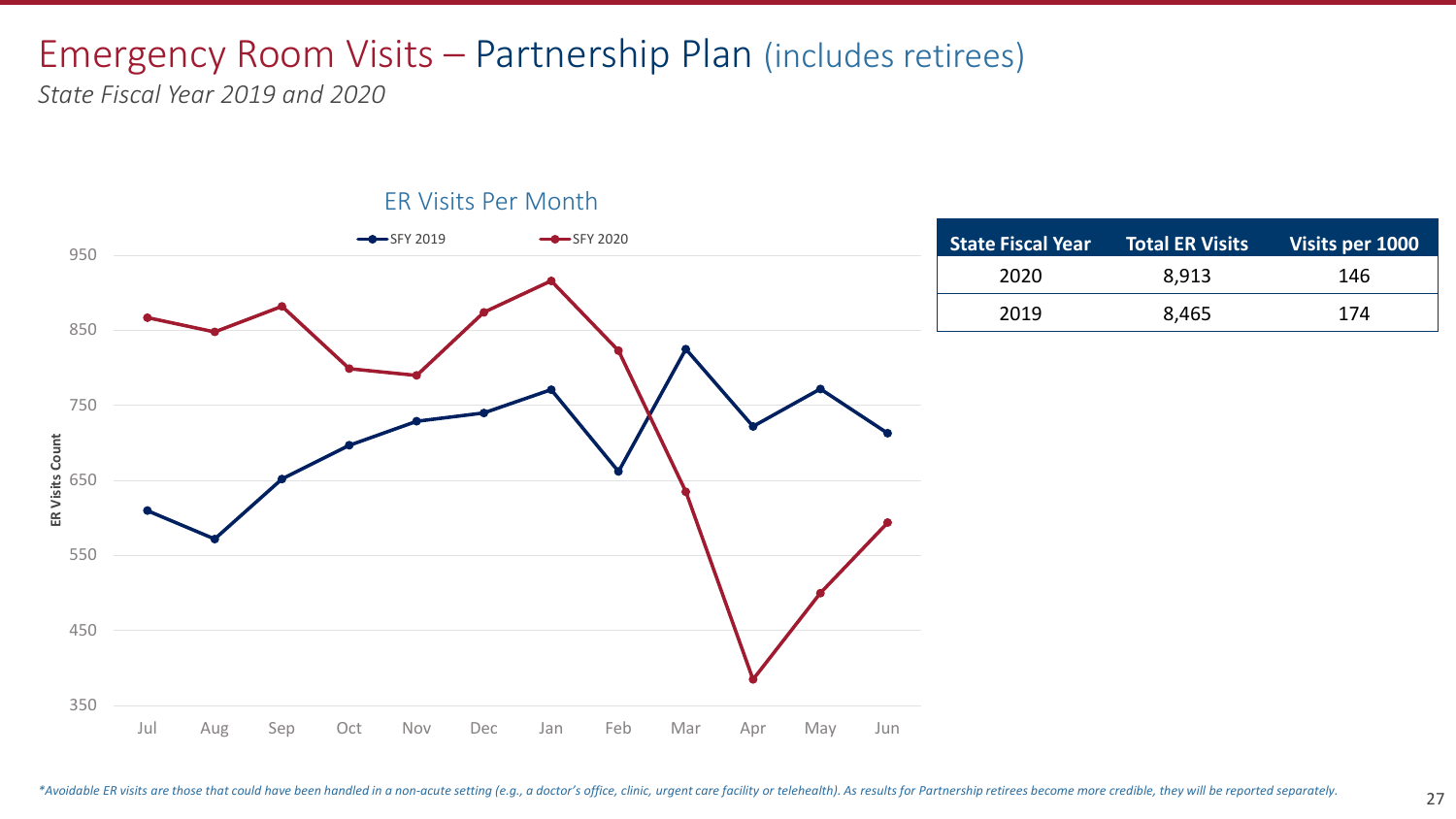# Emergency Room Visits – Partnership Plan (includes retirees)

*State Fiscal Year 2019 and 2020*



#### Avoidable ER Visits\*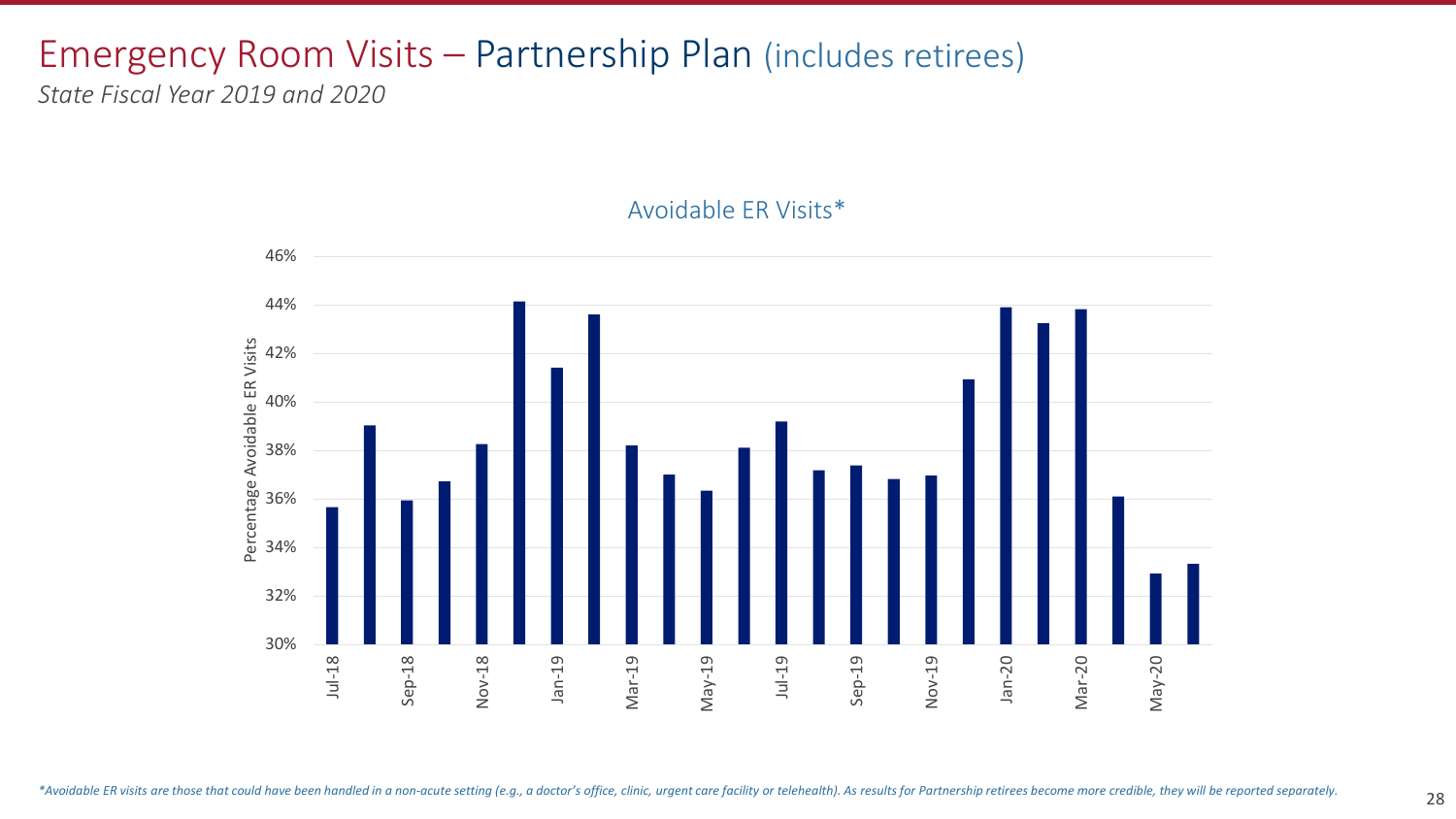#### Top 15 Drugs – State Plan Active Population

| <b>Rank</b>    | <b>Drug</b>             | <b>Disease Indication</b>        | <b>Total Plan Paid</b> | <b>Script Count</b> | <b>Cost Per Script</b> |
|----------------|-------------------------|----------------------------------|------------------------|---------------------|------------------------|
| $\mathbf{1}$   | <b>HUMIRA PEN</b>       | <b>Autoimmune Disease</b>        | \$9,560,620            | 2,087               | \$4,581                |
| $\overline{2}$ | <b>STELARA</b>          | <b>Psoriasis</b>                 | \$6,187,309            | 493                 | \$12,550               |
| 3              | <b>DUPIXENT</b>         | <b>Skin Disorders</b>            | \$3,495,181            | 1,232               | \$2,837                |
| 4              | <b>TECFIDERA</b>        | <b>Multiple Sclerosis</b>        | \$3,067,217            | 470                 | \$6,526                |
| 5              | <b>ENBREL SURECLICK</b> | <b>Autoimmune Disease</b>        | \$2,923,692            | 794                 | \$3,682                |
| 6              | <b>REVLIMID</b>         | <b>Autoimmune Disease</b>        | \$2,742,253            | 174                 | \$15,760               |
| $\overline{7}$ | <b>EXONDYS 51</b>       | Muscle Relaxant                  | \$2,738,428            | 35                  | \$78,241               |
| 8              | <b>VYVANSE</b>          | <b>ADHD</b>                      | \$2,509,072            | 8,649               | \$290                  |
| 9              | <b>XOLAIR</b>           | Asthma/COPD                      | \$2,501,444            | 1,023               | \$2,445                |
| 10             | <b>TRIKAFTA</b>         | <b>Cystic Fibrosis</b>           | \$2,287,894            | 93                  | \$24,601               |
| 11             | <b>XYREM</b>            | Narcolepsy                       | \$1,921,373            | 143                 | \$13,436               |
| 12             | <b>OTEZLA</b>           | <b>Autoimmune Disease</b>        | \$1,848,690            | 844                 | \$2,190                |
| 13             | <b>BIKTARVY</b>         | <b>Viral Infections/HIV AIDS</b> | \$1,742,157            | 600                 | \$2,904                |
| 14             | <b>TAKHZYRO</b>         | <b>Blood Disorders</b>           | \$1,619,103            | 37                  | \$43,760               |
| 15             | ALBUTEROL SULFATE HFA   | Asthma/COPD                      | \$1,582,581            | 28,378              | \$56                   |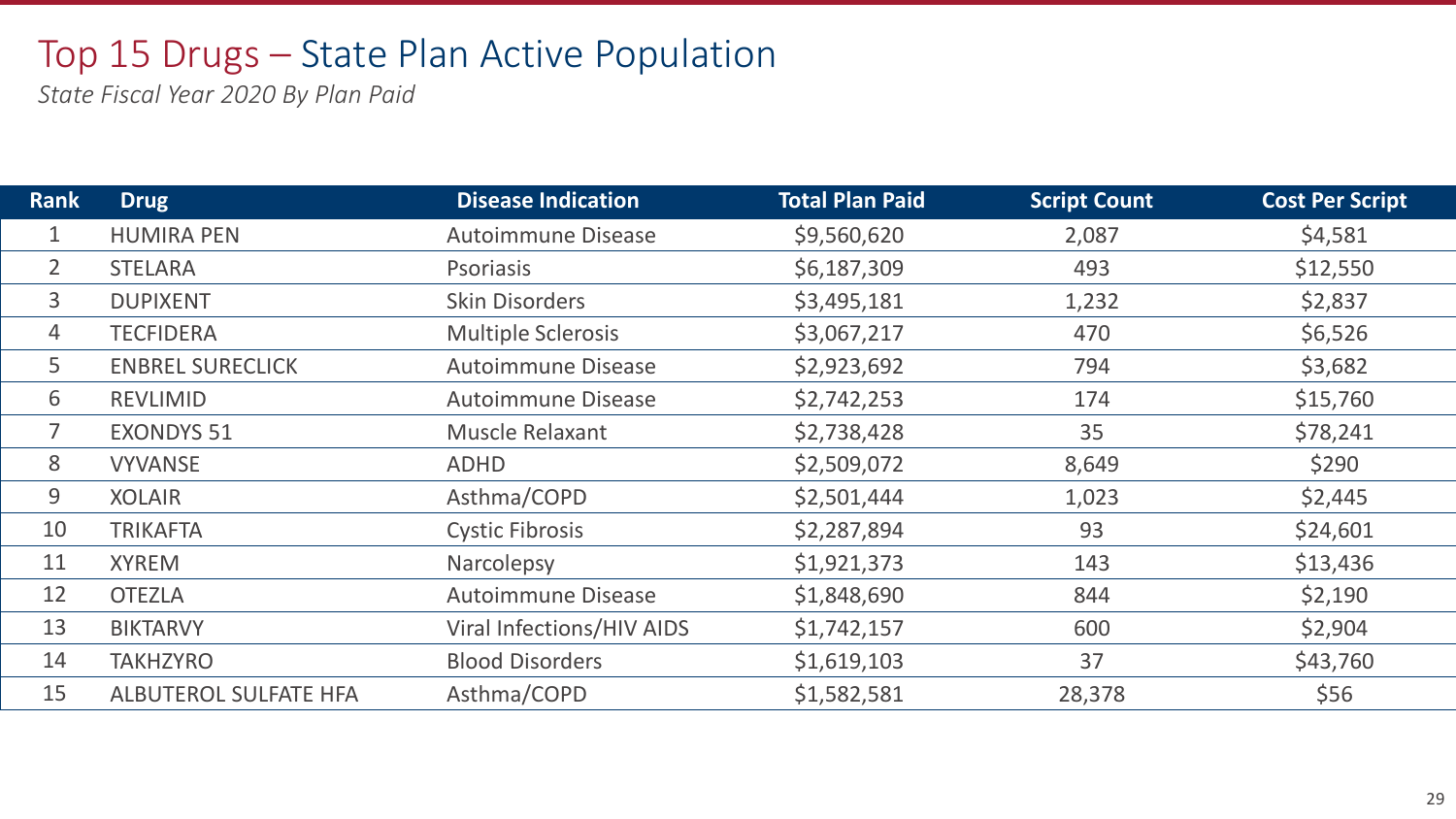#### Top 15 Drugs – State Plan Pre-Medicare Retirees

| Rank           | Drug                    | <b>Disease Indication</b> | <b>Total Plan Paid</b> | <b>Script Count</b> | <b>Cost Per Script</b> |
|----------------|-------------------------|---------------------------|------------------------|---------------------|------------------------|
| 1              | <b>HUMIRA PEN</b>       | <b>Autoimmune Disease</b> | \$4,223,602            | 783                 | \$5,394                |
| $\overline{2}$ | <b>STELARA</b>          | <b>Psoriasis</b>          | \$1,676,313            | 118                 | \$14,206               |
| $\overline{3}$ | <b>REVLIMID</b>         | <b>Autoimmune Disease</b> | \$1,575,804            | 113                 | \$13,945               |
| 4              | <b>ENBREL SURECLICK</b> | <b>Autoimmune Disease</b> | \$1,377,489            | 353                 | \$3,902                |
| 5              | <b>XOLAIR</b>           | Asthma/COPD               | \$1,139,557            | 342                 | \$3,332                |
| 6              | <b>DUPIXENT</b>         | <b>Skin Disorders</b>     | \$872,328              | 312                 | \$2,796                |
| 7              | <b>VICTOZA</b>          | <b>Diabetes</b>           | \$856,528              | 846                 | \$1,012                |
| 8              | <b>WIXELA INHUB</b>     | Asthma/COPD               | \$844,446              | 1061                | \$796                  |
| 9              | <b>TRULICITY</b>        | <b>Diabetes</b>           | \$842,550              | 838                 | \$1,005                |
| 10             | <b>TECFIDERA</b>        | <b>Multiple Sclerosis</b> | \$827,668              | 120                 | \$6,897                |
| 11             | <b>JANUVIA</b>          | <b>Diabetes</b>           | \$820,869              | 1382                | \$594                  |
| 12             | <b>IMBRUVICA</b>        | Oncology                  | \$733,822              | 63                  | \$11,648               |
| 13             | <b>OZEMPIC</b>          | <b>Diabetes</b>           | \$699,100              | 806                 | \$867                  |
| 14             | <b>ELIQUIS</b>          | <b>Blood Disorders</b>    | \$684,465              | 1492                | \$459                  |
| 15             | <b>VYVANSE</b>          | ADHD                      | \$677,731              | 2,267               | \$299                  |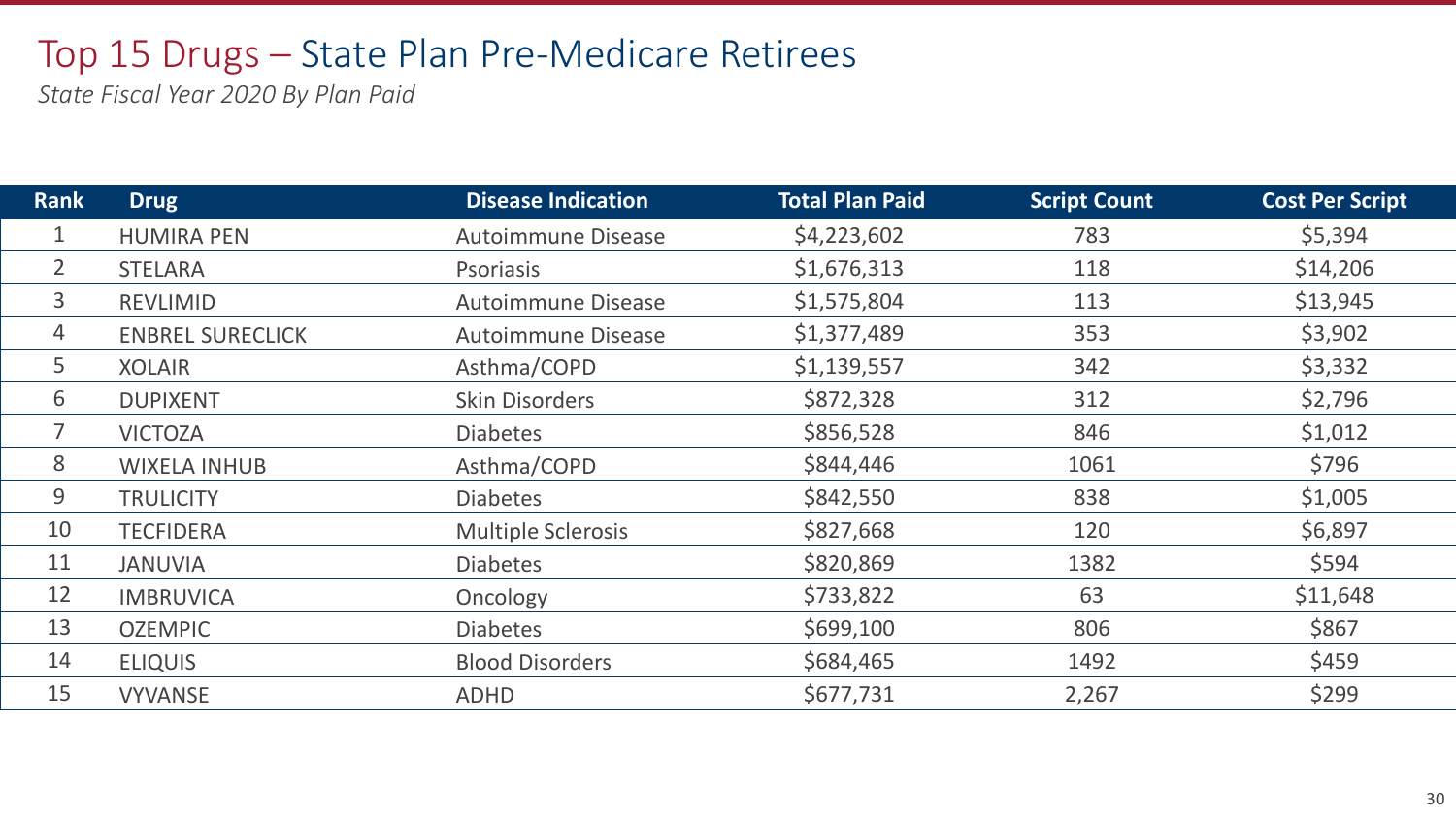#### Top 15 Drugs – State Plan Medicare Retirees

| <b>Rank</b>    | <b>Drug</b>             | <b>Disease Indication</b>               | <b>Total Plan Paid</b> | <b>Script Count</b> | <b>Cost Per Script</b> |
|----------------|-------------------------|-----------------------------------------|------------------------|---------------------|------------------------|
|                | <b>ELIQUIS</b>          | <b>Blood Disorders</b>                  | \$11,131,095           | 17,245              | \$645                  |
| $\overline{2}$ | <b>REVLIMID</b>         | <b>Autoimmune Disease</b>               | \$9,842,945            | 600                 | \$16,405               |
| 3              | <b>XARELTO</b>          | <b>Blood Disorders</b>                  | \$6,013,047            | 8,070               | \$745                  |
| 4              | <b>IMBRUVICA</b>        | Oncology                                | \$6,006,923            | 453                 | \$13,260               |
| 5              | <b>HUMIRA PEN</b>       | <b>Autoimmune Disease</b>               | \$6,003,285            | 637                 | \$9,424                |
| 6              | <b>AIVUNAL</b>          | <b>Diabetes</b>                         | \$5,245,401            | 6,497               | \$807                  |
| 7              | <b>RESTASIS</b>         | Ophthalmology                           | \$4,591,379            | 4,384               | \$1,047                |
| 8              | <b>XTANDI</b>           | Oncology                                | \$3,883,860            | 307                 | \$12,651               |
| 9              | <b>MYRBETRIQ</b>        | Overactive Bladder/Urinary Incontinence | \$3,579,170            | 6,160               | \$581                  |
| 10             | <b>VICTOZA</b>          | <b>Diabetes</b>                         | \$3,319,461            | 2,261               | \$1,468                |
| 11             | <b>TRULICITY</b>        | <b>Diabetes</b>                         | \$3,091,465            | 2,802               | \$1,103                |
| 12             | <b>LANTUS SOLOSTAR</b>  | <b>Diabetes</b>                         | \$2,972,590            | 5,144               | \$578                  |
| 13             | <b>ENBREL SURECLICK</b> | <b>Autoimmune Disease</b>               | \$2,944,341            | 406                 | \$7,252                |
| 14             | <b>IBRANCE</b>          | Oncology                                | \$2,673,960            | 209                 | \$12,794               |
| 15             | <b>DEXILANT</b>         | <b>Ulcer</b>                            | \$2,633,562            | 4,818               | \$547                  |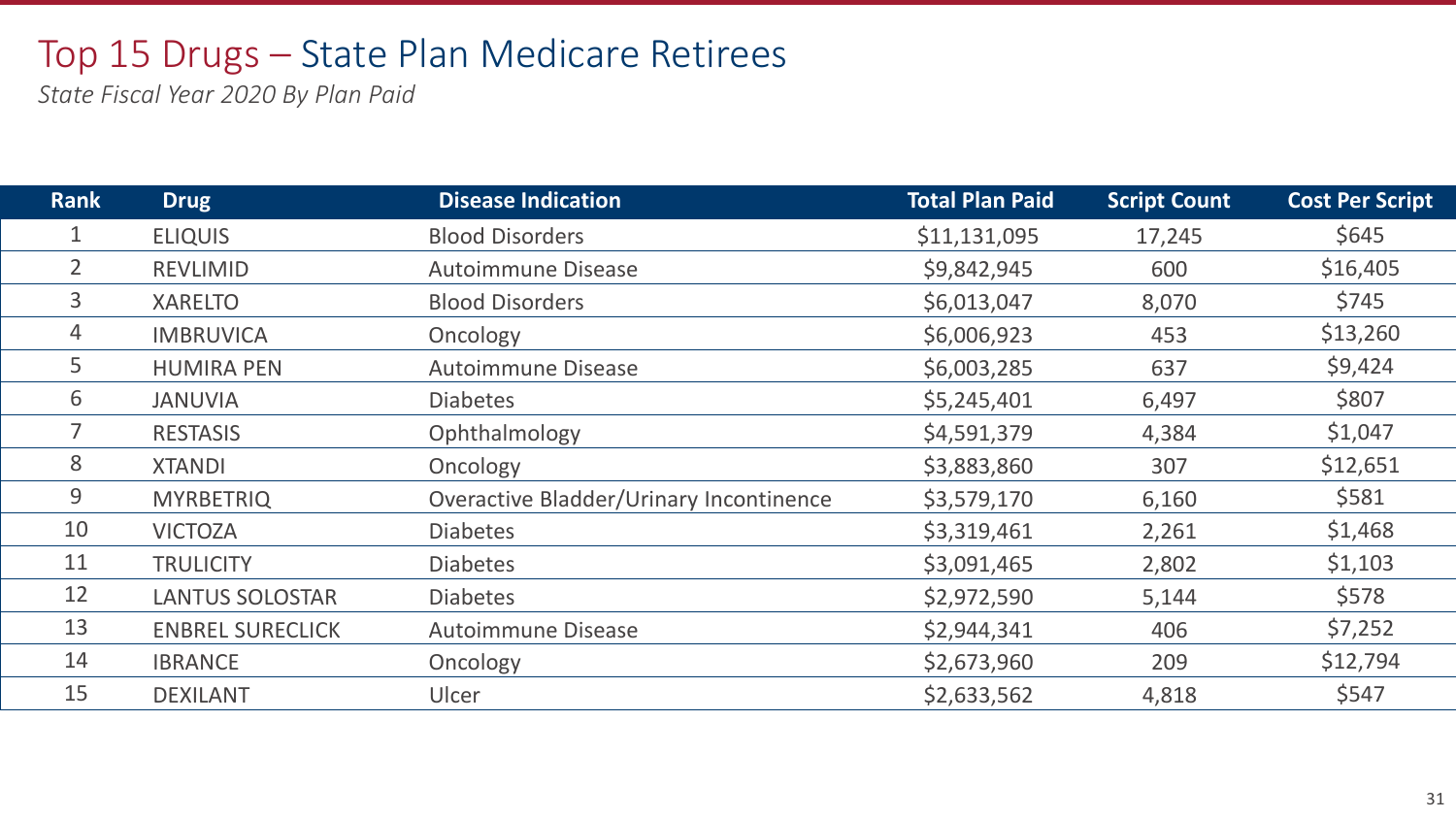#### Top 15 Drugs – Partnership Plan (includes retirees)

| <b>Rank</b>    | <b>Drug</b>             | <b>Disease Indication</b>        | <b>Total Plan Paid</b> | <b>Script Count</b> | <b>Cost Per Script</b> |
|----------------|-------------------------|----------------------------------|------------------------|---------------------|------------------------|
|                | <b>HUMIRA PEN</b>       | <b>Autoimmune Disease</b>        | \$5,066,949            | 1,121               | \$4,520                |
| $\overline{2}$ | <b>STELARA</b>          | <b>Psoriasis</b>                 | \$2,139,497            | 164                 | \$13,046               |
| 3              | <b>REVLIMID</b>         | <b>Autoimmune Disease</b>        | \$1,480,909            | 94                  | \$15,754               |
| 4              | <b>ENBREL SURECLICK</b> | <b>Autoimmune Disease</b>        | \$1,479,859            | 406                 | \$3,645                |
| 5              | <b>VYVANSE</b>          | ADHD                             | \$1,353,111            | 5,083               | \$266                  |
| 6              | <b>DUPIXENT</b>         | <b>Skin Disorders</b>            | \$1,007,211            | 369                 | \$2,730                |
| 7              | <b>OTEZLA</b>           | <b>Autoimmune Disease</b>        | \$1,021,288            | 463                 | \$2,206                |
| 8              | <b>TECFIDERA</b>        | <b>Multiple Sclerosis</b>        | \$959,907              | 140                 | \$6,856                |
| 9              | <b>IMBRUVICA</b>        | Oncology                         | \$909,351              | 70                  | \$12,991               |
| 10             | <b>GILENYA</b>          | <b>Multiple Sclerosis</b>        | \$872,434              | 127                 | \$6,870                |
| 11             | <b>JAKAFI</b>           | Oncology                         | \$867,540              | 66                  | \$13,145               |
| 12             | <b>IBRANCE</b>          | Oncology                         | \$805,161              | 73                  | \$11,030               |
| 13             | <b>AUBAGIO</b>          | <b>Multiple Sclerosis</b>        | \$759,195              | 112                 | \$6,779                |
| 14             | <b>XOLAIR</b>           | Asthma/COPD                      | \$734,063              | 314                 | \$2,338                |
| 15             | <b>BIKTARVY</b>         | <b>Viral Infections/HIV AIDS</b> | \$683,925              | 247                 | \$2,769                |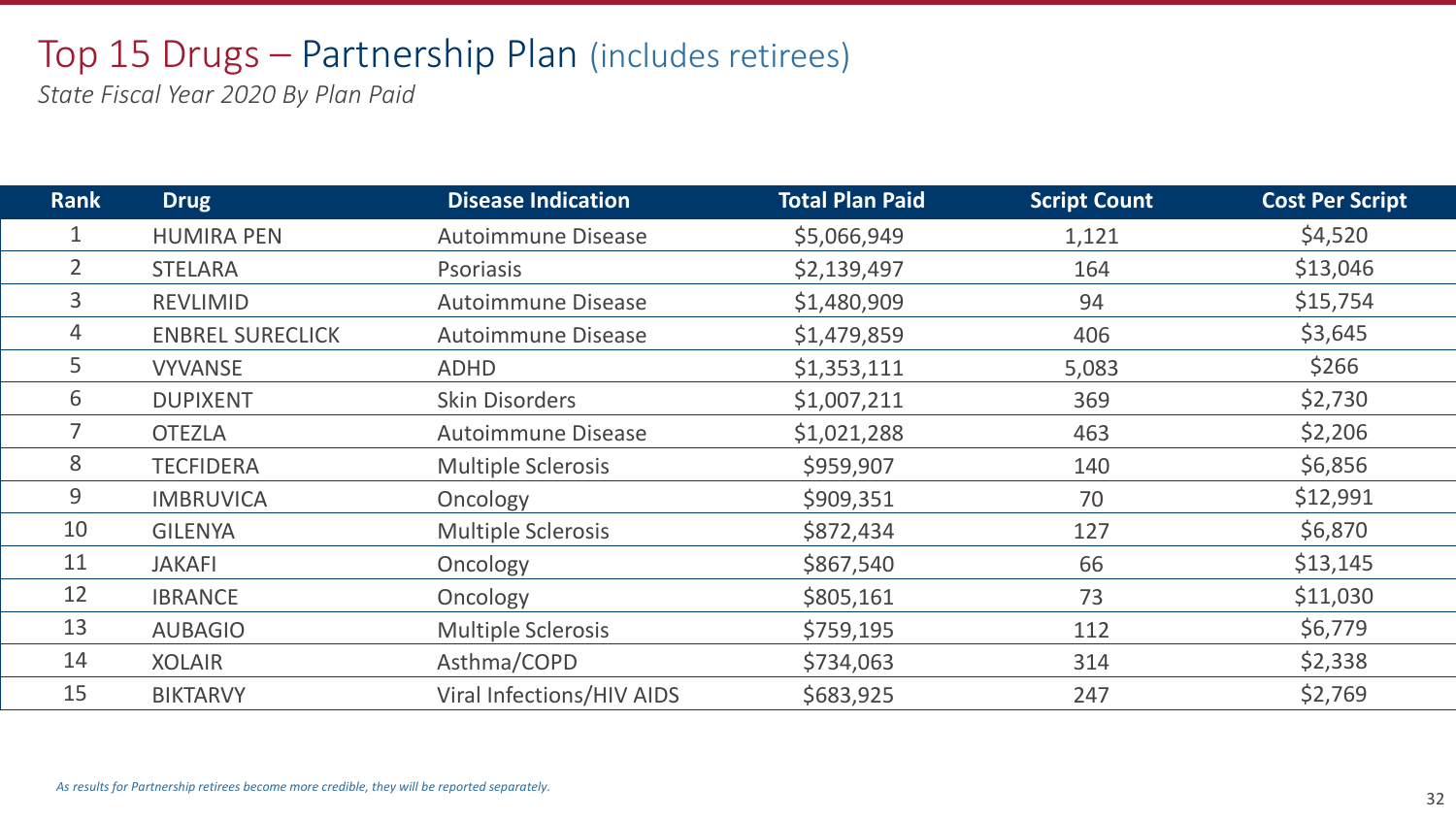# Top 15 Prescription Drug Disease Indications – State Plan Active Population

| <b>Rank</b>    | <b>Disease Indication</b>              | <b>Plan Paid</b> | <b>Script Count</b> | <b>Cost Per Script</b> |
|----------------|----------------------------------------|------------------|---------------------|------------------------|
|                | <b>Autoimmune Disease</b>              | \$25,779,328     | 7,971               | \$3,234                |
| $\overline{2}$ | <b>Diabetes</b>                        | \$12,438,623     | 42,143              | \$295                  |
| 3              | Oncology                               | \$11,334,399     | 6,372               | \$1,779                |
| $\overline{4}$ | Psoriasis                              | \$9,967,645      | 1,838               | \$5,423                |
| 5              | Asthma/COPD                            | \$9,212,700      | 69,785              | \$132                  |
| 6              | <b>Skin Disorders</b>                  | \$8,968,125      | 52,251              | \$172                  |
| $\overline{7}$ | <b>Multiple Sclerosis</b>              | \$8,006,612      | 1,589               | \$5,039                |
| 8              | <b>Viral Infections/HIV AIDS</b>       | \$7,155,207      | 3,308               | \$2,163                |
| 9              | <b>Cystic Fibrosis</b>                 | \$4,957,216      | 376                 | \$13,184               |
| 10             | <b>ADHD</b>                            | \$4,910,025      | 36,726              | \$134                  |
| 11             | <b>Blood Disorders</b>                 | \$4,571,584      | 9,287               | \$492                  |
| 12             | Seizure Disorder                       | \$3,917,490      | 33,392              | \$117                  |
| 13             | Contraceptives                         | \$3,816,839      | 40,195              | \$95                   |
| 14             | Mental Health/Neurorological Disorders | \$3,682,868      | 10,894              | \$338                  |
| 15             | <b>Depression</b>                      | \$3,633,373      | 82,838              | \$44                   |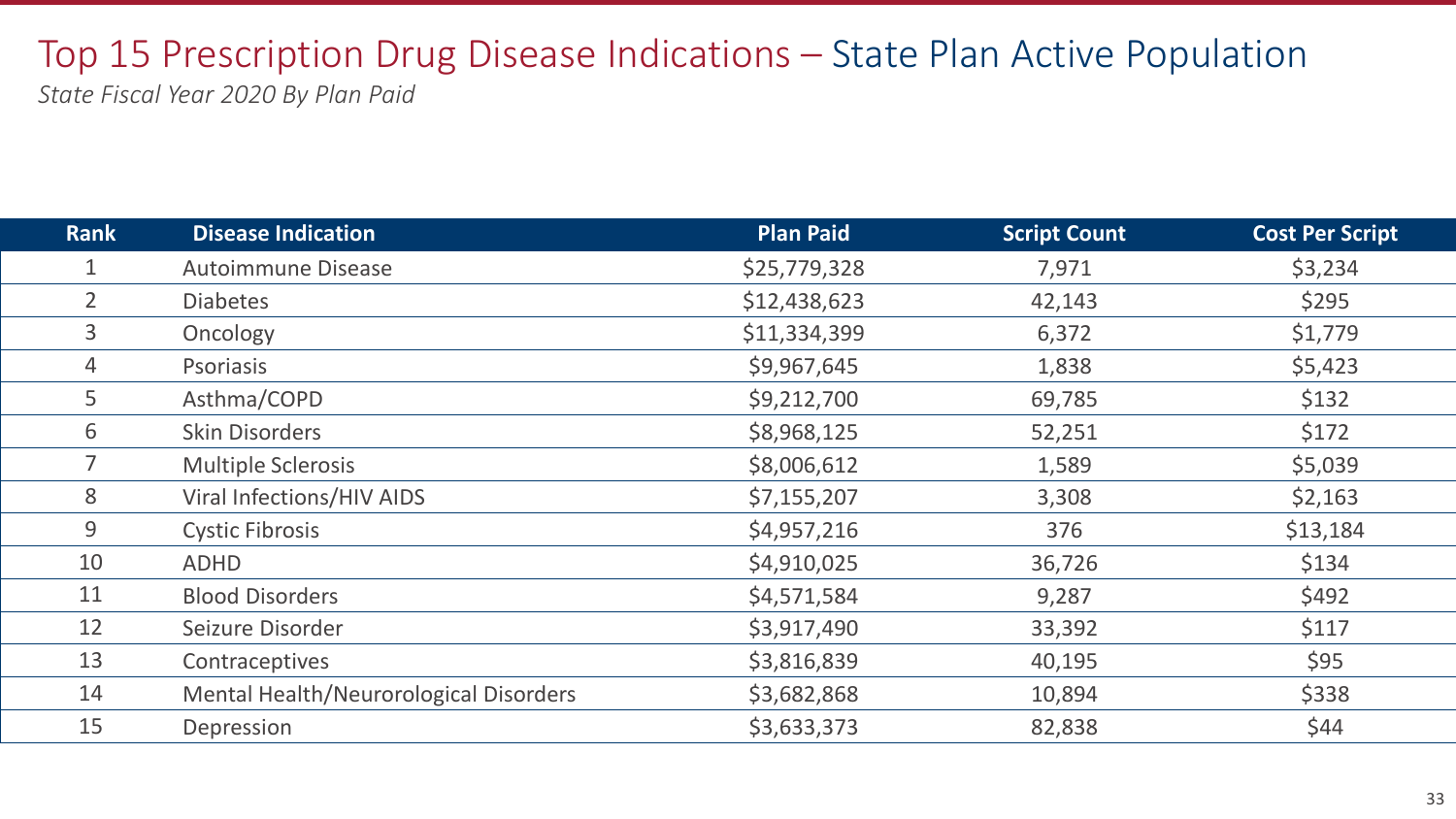# Top 15 Prescription Drug Disease Indications – State Plan Pre-Medicare Retirees

| <b>Rank</b>    | <b>Disease Indication</b>              | <b>Plan Paid</b> | <b>Script Count</b> | <b>Cost Per Script</b> |
|----------------|----------------------------------------|------------------|---------------------|------------------------|
|                | <b>Autoimmune Disease</b>              | \$11,550,406     | 3,176               | \$3,637                |
| $\overline{2}$ | <b>Diabetes</b>                        | \$8,615,289      | 22,292              | \$386                  |
| $\mathbf{3}$   | Asthma/COPD                            | \$5,114,770      | 23,752              | \$215                  |
| $\overline{4}$ | Oncology                               | \$4,836,757      | 2,609               | \$1,854                |
| 5              | <b>Multiple Sclerosis</b>              | \$4,101,811      | 829                 | \$4,948                |
| 6              | <b>Psoriasis</b>                       | \$3,569,570      | 712                 | \$5,013                |
|                | <b>Skin Disorders</b>                  | \$3,238,321      | 18,074              | \$179                  |
| 8              | <b>Blood Disorders</b>                 | \$2,410,199      | 5,093               | \$473                  |
| 9              | Viral Infections/HIV AIDS              | \$2,247,449      | 957                 | \$2,348                |
| 10             | Cardiovascular/Hypertension            | \$1,906,851      | 64,279              | \$30                   |
| 11             | Depression                             | \$1,881,898      | 32,236              | \$58                   |
| 12             | Seizure Disorder                       | \$1,803,413      | 15,900              | \$113                  |
| 13             | Lipid/Cholesterol Disorders            | \$1,749,912      | 34,864              | \$50                   |
| 14             | Mental Health/Neurorological Disorders | \$1,470,017      | 5,433               | \$271                  |
| 15             | Pain Management                        | \$1,422,654      | 34,989              | \$41                   |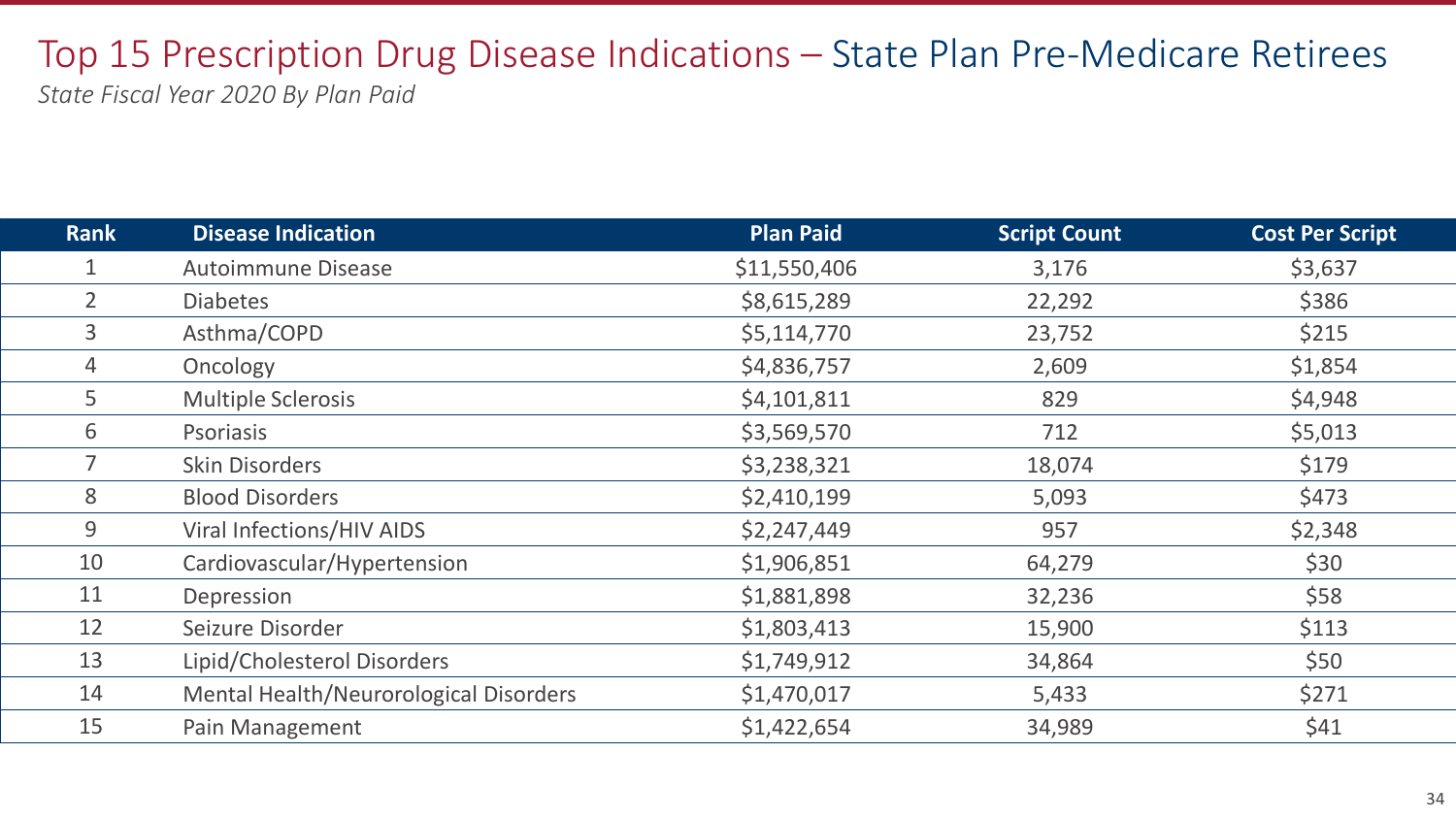# Top 15 Prescription Drug Disease Indications – State Plan Medicare Retirees

| <b>Rank</b>    | <b>Disease Indication</b>         | <b>Plan Paid</b> | <b>Script Count</b> | <b>Cost Per Script</b> |
|----------------|-----------------------------------|------------------|---------------------|------------------------|
|                | <b>Diabetes</b>                   | \$41,781,233     | 81,715              | \$511                  |
| $\overline{2}$ | Oncology                          | \$34,941,788     | 10,705              | \$3,264                |
| 3              | <b>Autoimmune Disease</b>         | \$31,652,335     | 6,119               | \$5,173                |
| 4              | <b>Blood Disorders</b>            | \$25,132,090     | 50,032              | \$502                  |
| 5              | Asthma/COPD                       | \$20,544,259     | 69,238              | \$297                  |
| 6              | Cardiovascular/Hypertension       | \$13,597,393     | 307,227             | \$44                   |
|                | Lipid/Cholesterol Disorders       | \$10,057,778     | 141,441             | \$71                   |
| 8              | <b>Multiple Sclerosis</b>         | \$10,028,395     | 1,136               | \$8,828                |
| 9              | Cardiovascular/Heart Disease      | \$8,690,914      | 18,675              | \$465                  |
| 10             | <b>Vaccines/Immunizing Agents</b> | \$7,538,453      | 38,504              | \$196                  |
| 11             | Ophthalmology                     | \$6,847,130      | 14,457              | \$474                  |
| 12             | <b>Skin Disorders</b>             | \$6,624,232      | 35,379              | \$187                  |
| 13             | Ulcer                             | \$6,578,410      | 71,486              | \$92                   |
| 14             | Glaucoma                          | \$6,523,992      | 30,152              | \$216                  |
| 15             | <b>Psoriasis</b>                  | \$6,342,539      | 1,027               | \$6,176                |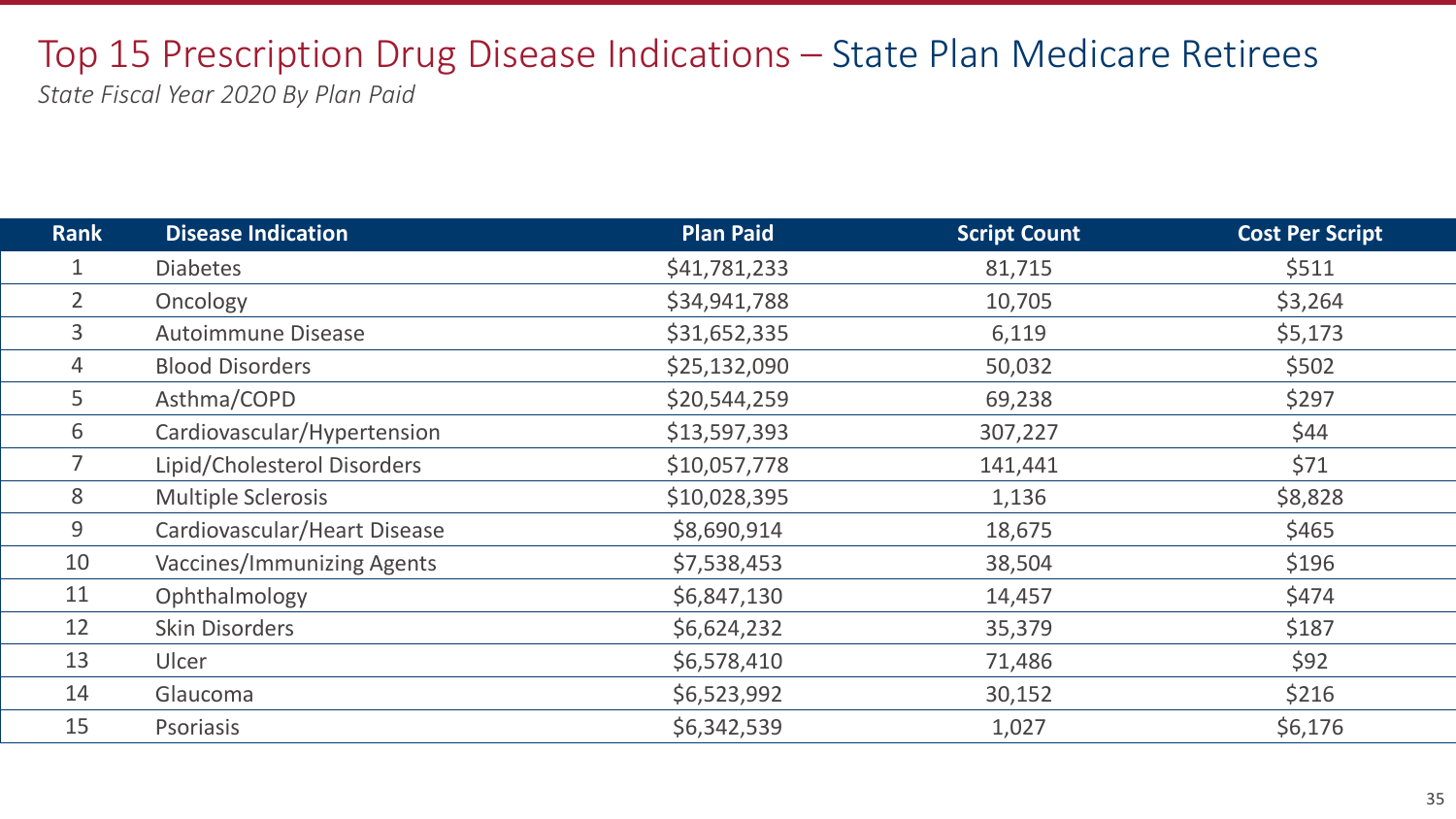# Top 15 Prescription Drug Disease Indications – Partnership Plan (includes retirees)

| <b>Rank</b>    | <b>Disease Indication</b>              | <b>Plan Paid</b> | <b>Script Count</b> | <b>Cost Per Script</b> |
|----------------|----------------------------------------|------------------|---------------------|------------------------|
|                | <b>Autoimmune Disease</b>              | \$12,728,521     | 4,122               | \$3,088                |
| $\overline{2}$ | Oncology                               | \$7,471,286      | 3,240               | \$2,306                |
| 3              | <b>Diabetes</b>                        | \$5,251,364      | 19,560              | \$268                  |
| 4              | <b>Multiple Sclerosis</b>              | \$4,056,301      | 817                 | \$4,965                |
| 5              | <b>Psoriasis</b>                       | \$3,726,676      | 826                 | \$4,512                |
| 6              | <b>Skin Disorders</b>                  | \$3,486,398      | 23,120              | \$151                  |
|                | Asthma/COPD                            | \$3,463,276      | 27,789              | \$125                  |
| 8              | <b>Viral Infections/HIV AIDS</b>       | \$2,580,507      | 1,314               | \$1,964                |
| 9              | <b>ADHD</b>                            | \$2,338,845      | 18,856              | \$124                  |
| 10             | Contraceptives                         | \$1,830,276      | 20,443              | \$90                   |
| 11             | Mental Health/Neurorological Disorders | \$1,651,474      | 5,346               | \$309                  |
| 12             | Cardiovascular/Hypertension            | \$1,625,874      | 62,563              | \$26                   |
| 13             | Seizure Disorder                       | \$1,532,143      | 15,521              | \$99                   |
| 14             | Depression                             | \$1,489,935      | 40,888              | \$36                   |
| 15             | <b>Blood Disorders</b>                 | \$1,452,773      | 5,726               | \$254                  |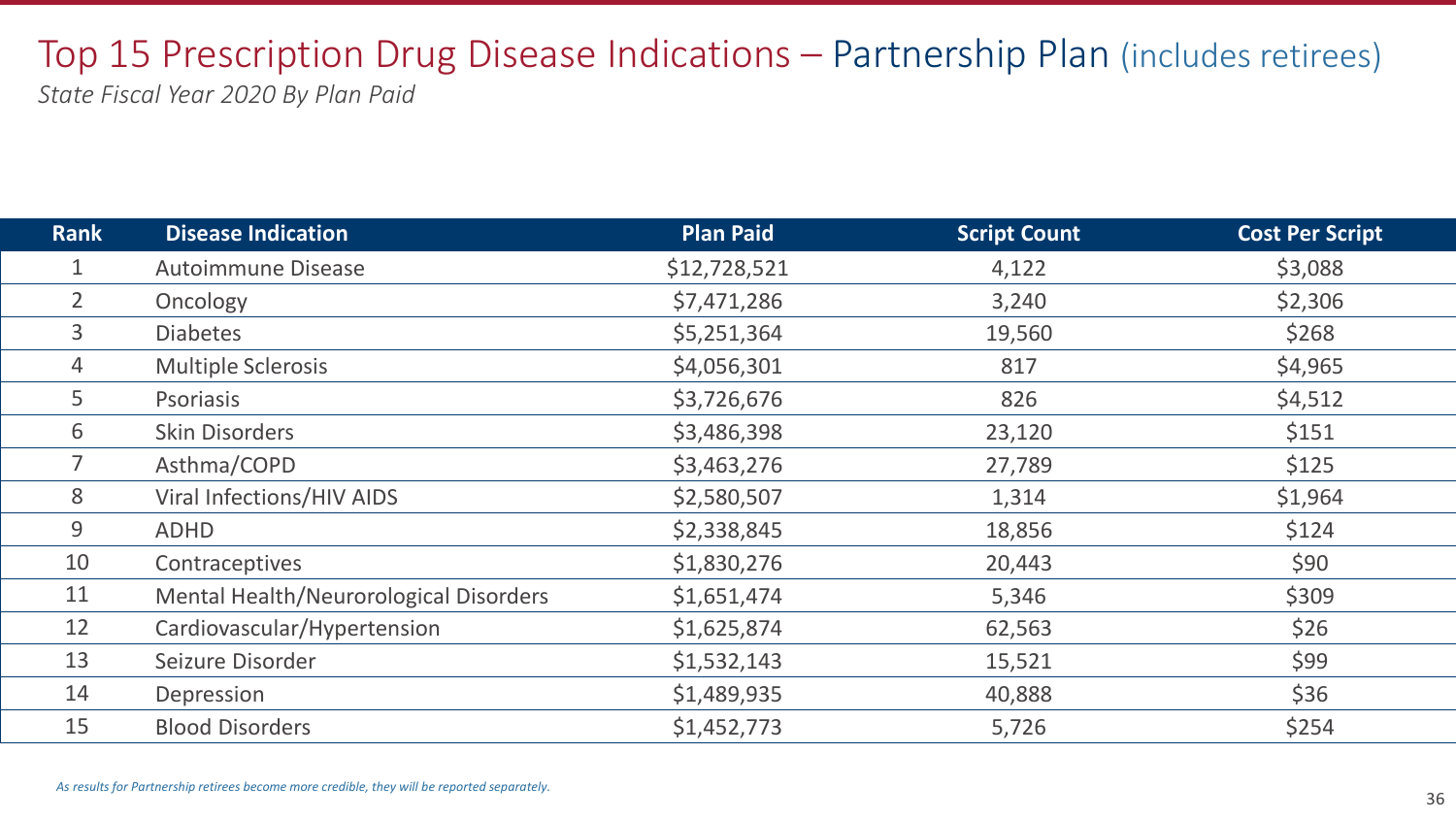# Top 15 Medical Diagnosis Categories – State Plan Active Population

*State Fiscal Year 2020 By Plan Paid*

| <b>Rank</b>    | <b>Diagnosis Description</b>                                                                      | <b>Plan Paid</b> |
|----------------|---------------------------------------------------------------------------------------------------|------------------|
|                | Encounter for other aftercare and medical care 1                                                  | \$33,205,909     |
| $\overline{2}$ | Encounter for general examination without complaint, suspected or reported diagnosis <sup>2</sup> | \$20,773,134     |
| $\mathbf{3}$   | Encounter for screening for malignant neoplasms                                                   | \$18,918,116     |
| 4              | Liveborn infants                                                                                  | \$13,013,472     |
| 5              | Dorsalgia (various types of back pain)                                                            | \$13,007,088     |
| 6              | Multiple sclerosis                                                                                | \$12,201,608     |
| $\overline{7}$ | Other sepsis                                                                                      | \$9,226,099      |
| 8              | Other joint disorder, not elsewhere classified                                                    | \$8,831,968      |
| 9              | Osteoarthritis of knee                                                                            | \$8,636,132      |
| 10             | Encounter for other special examination without complaint, suspected or reported diagnosis        | \$8,422,753      |
| 11             | Abdominal and pelvic pain                                                                         | \$8,318,075      |
| 12             | Other anxiety disorders                                                                           | \$7,775,024      |
| 13             | Alcohol related disorders                                                                         | \$7,572,745      |
| 14             | Major depressive disorder, recurrent                                                              | \$7,429,315      |
| 15             | Pain in throat and chest                                                                          | \$7,333,307      |

<sup>1</sup>This category captures admissions for cancer treatment, including chemotherapy, immunotherapy, and radiation therapy, as well as monitoring certain drug levels for patients on long-term drug therapy.<br><sup>2</sup>This category ca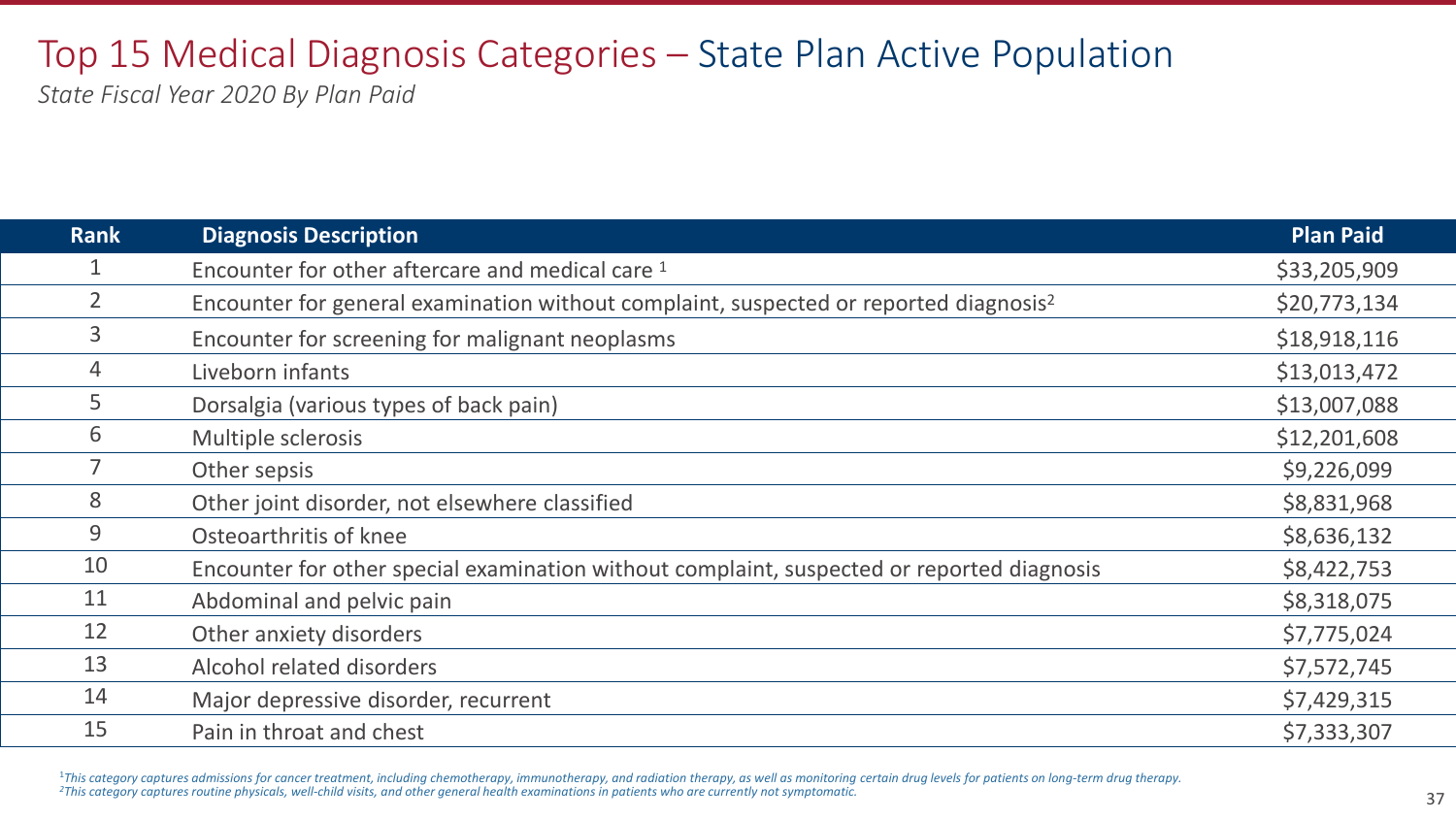# Top 15 Medical Diagnosis Categories – State Plan Pre-Medicare Retirees

*State Fiscal Year 2020 By Plan Paid*

| <b>Rank</b>    | <b>Diagnosis Description</b>                                                                      | <b>Plan Paid</b> |
|----------------|---------------------------------------------------------------------------------------------------|------------------|
|                | Encounter for other aftercare and medical care <sup>1</sup>                                       | \$14,107,734     |
| $\overline{2}$ | Encounter for screening for malignant neoplasms                                                   | \$7,621,281      |
| 3              | Encounter for general examination without complaint, suspected or reported diagnosis <sup>2</sup> | \$4,788,465      |
| $\overline{4}$ | Dorsalgia (various types of back pain)                                                            | \$4,560,824      |
| 5              | Osteoarthritis of knee                                                                            | \$4,333,105      |
| 6              | Multiple sclerosis                                                                                | \$3,920,836      |
|                | Alcohol related disorders                                                                         | \$3,691,297      |
| 8              | Other joint disorder, not elsewhere classified                                                    | \$3,527,160      |
| 9              | Other spondylopathies                                                                             | \$3,178,482      |
| 10             | Osteoarthritis of hip                                                                             | \$3,101,808      |
| 11             | Pain in throat and chest                                                                          | \$3,068,086      |
| 12             | Malignant neoplasm of breast                                                                      | \$2,999,071      |
| 13             | Other sepsis                                                                                      | \$2,820,486      |
| 14             | Chronic ischemic heart disease                                                                    | \$2,807,079      |
| 15             | Type 2 diabetes mellitus                                                                          | \$2,787,254      |
|                |                                                                                                   |                  |

<sup>1</sup>This category captures admissions for cancer treatment, including chemotherapy, immunotherapy, and radiation therapy, as well as monitoring certain drug levels for patients on long-term drug therapy.<br><sup>2</sup>This category ca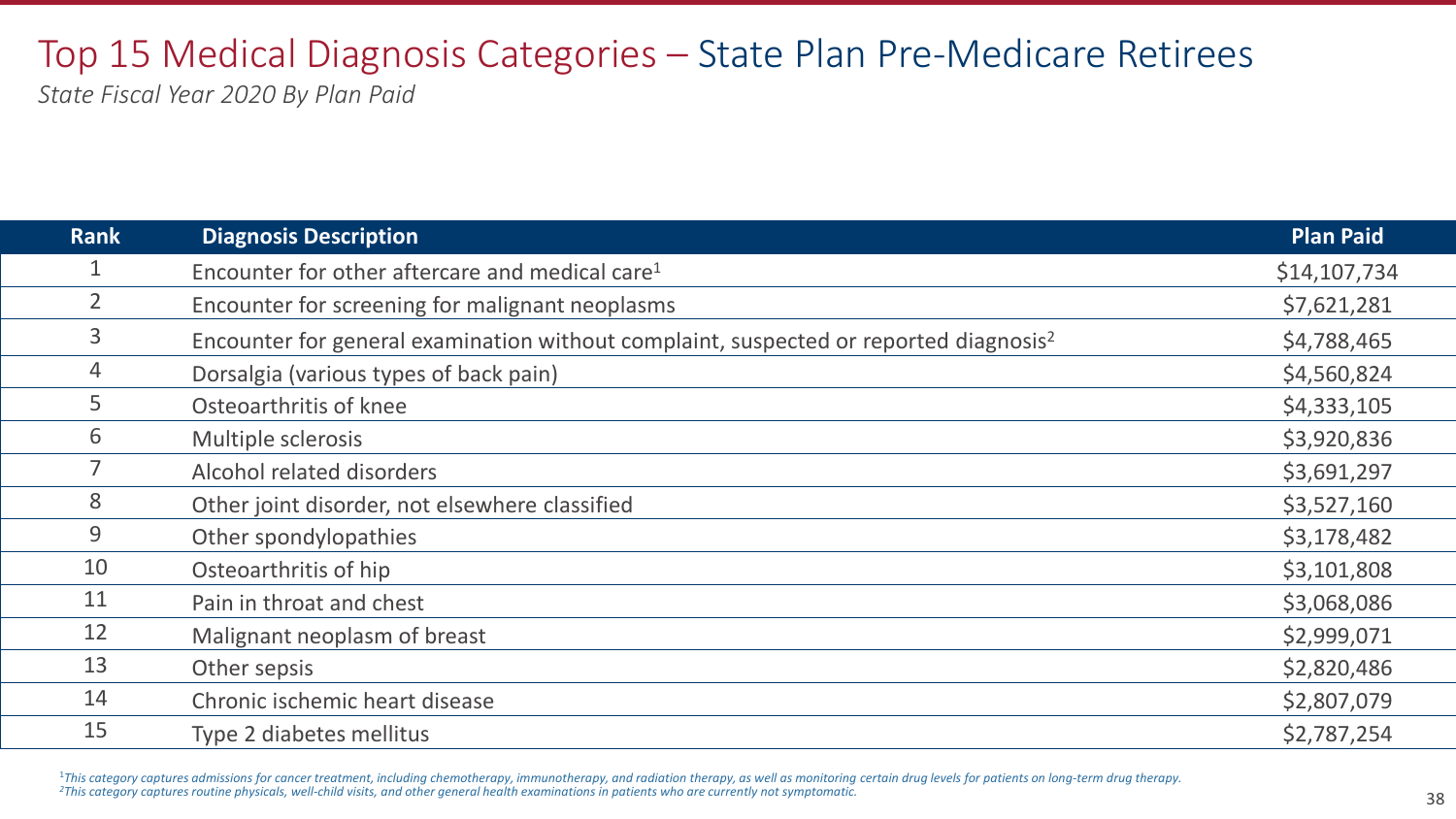## Top 15 Medical Diagnosis Categories – State Plan Medicare Retirees

*State Fiscal Year 2020 By Plan Paid*

| <b>Rank</b>    | <b>Diagnosis Description</b>                                | Plan Paid    |
|----------------|-------------------------------------------------------------|--------------|
|                | Encounter for other aftercare and medical care <sup>1</sup> | \$27,196,846 |
| 2 <sup>1</sup> | Other sepsis                                                | \$20,622,914 |
| $\overline{3}$ | Osteoarthritis of knee                                      | \$11,276,068 |
| $\overline{4}$ | Chronic kidney disease (CKD)                                | \$10,833,044 |
| 5              | Atrial fibrillation and flutter                             | \$9,897,181  |
| 6              | Type 2 diabetes mellitus                                    | \$9,444,882  |
|                | Conductive and sensorineural hearing loss                   | \$9,306,324  |
| 8              | Other retinal disorders                                     | \$9,187,793  |
| 9              | Fracture of femur                                           | \$8,865,716  |
| 10             | Chronic ischemic heart disease                              | \$8,619,836  |
| 11             | Age-related cataract                                        | \$6,977,081  |
| 12             | Hypertensive heart and chronic kidney disease               | \$6,962,043  |
| 13             | Dorsalgia (various types of back pain)                      | \$6,607,161  |
| 14             | Respiratory failure, not elsewhere classified               | \$6,428,926  |
| 15             | Other spondylopathies                                       | \$6,263,157  |

<sup>1</sup>This category captures admissions for cancer treatment, including chemotherapy, immunotherapy, and radiation therapy, as well as monitoring certain drug levels for patients on long-term drug therapy.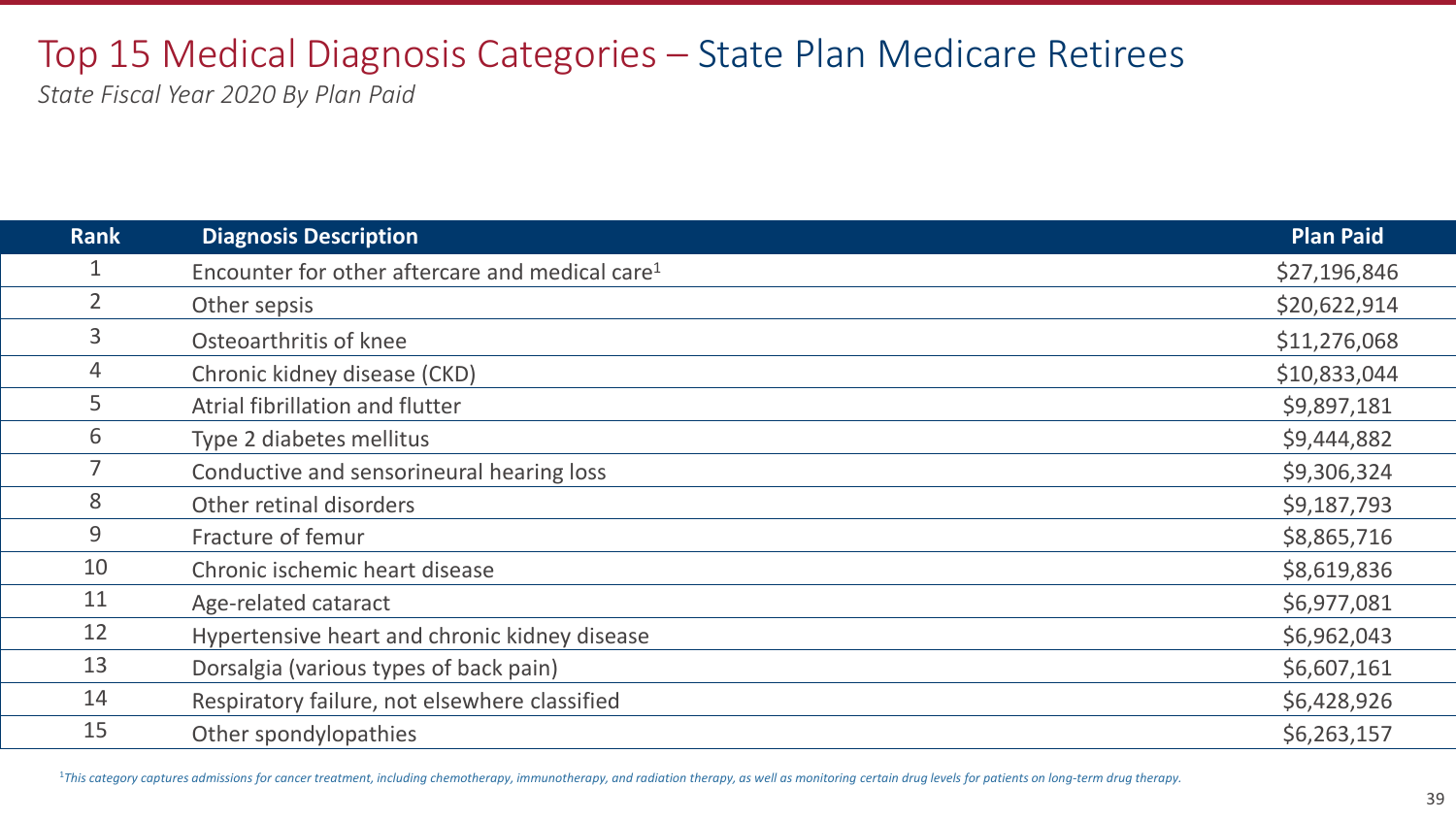#### Top 15 Medical Diagnosis Categories – Partnership Plan (includes retirees) *State Fiscal Year 2020 By Plan Paid*

| <b>Rank</b>    | <b>Diagnosis Description</b>                                                                      | <b>Plan Paid</b> |
|----------------|---------------------------------------------------------------------------------------------------|------------------|
|                | Encounter for other aftercare and medical care <sup>1</sup>                                       | \$18,077,788     |
| $\overline{2}$ | Encounter for screening for malignant neoplasms                                                   | \$10,650,458     |
| 3              | Encounter for general examination without complaint, suspected or reported diagnosis <sup>2</sup> | \$9,321,878      |
| 4              | Liveborn infants                                                                                  | \$8,532,201      |
| 5              | Other sepsis                                                                                      | \$4,932,609      |
| 6              | Osteoarthritis of knee                                                                            | \$4,875,779      |
|                | Alcohol related disorders                                                                         | \$4,578,478      |
| 8              | Dorsalgia (various types of back pain)                                                            | \$4,495,454      |
| 9              | Other anxiety disorders                                                                           | \$4,243,317      |
| 10             | Encounter for other special examination without complaint, suspected or reported diagnosis        | \$4,238,016      |
| 11             | Multiple sclerosis                                                                                | \$4,192,507      |
| 12             | Malignant neoplasm of breast                                                                      | \$4,075,191      |
| 13             | Other joint disorder, not elsewhere classified                                                    | \$3,776,546      |
| 14             | Abdominal and pelvic pain                                                                         | \$3,734,380      |
| 15             | Chronic kidney disease (CKD)                                                                      | \$3,566,411      |

<sup>1</sup>This category captures admissions for cancer treatment, including chemotherapy, immunotherapy, and radiation therapy, as well as monitoring certain drug levels for patients on long-term drug therapy.<br><sup>2</sup>This category ca

*As results for Partnership retirees become more credible, they will be reported separately.*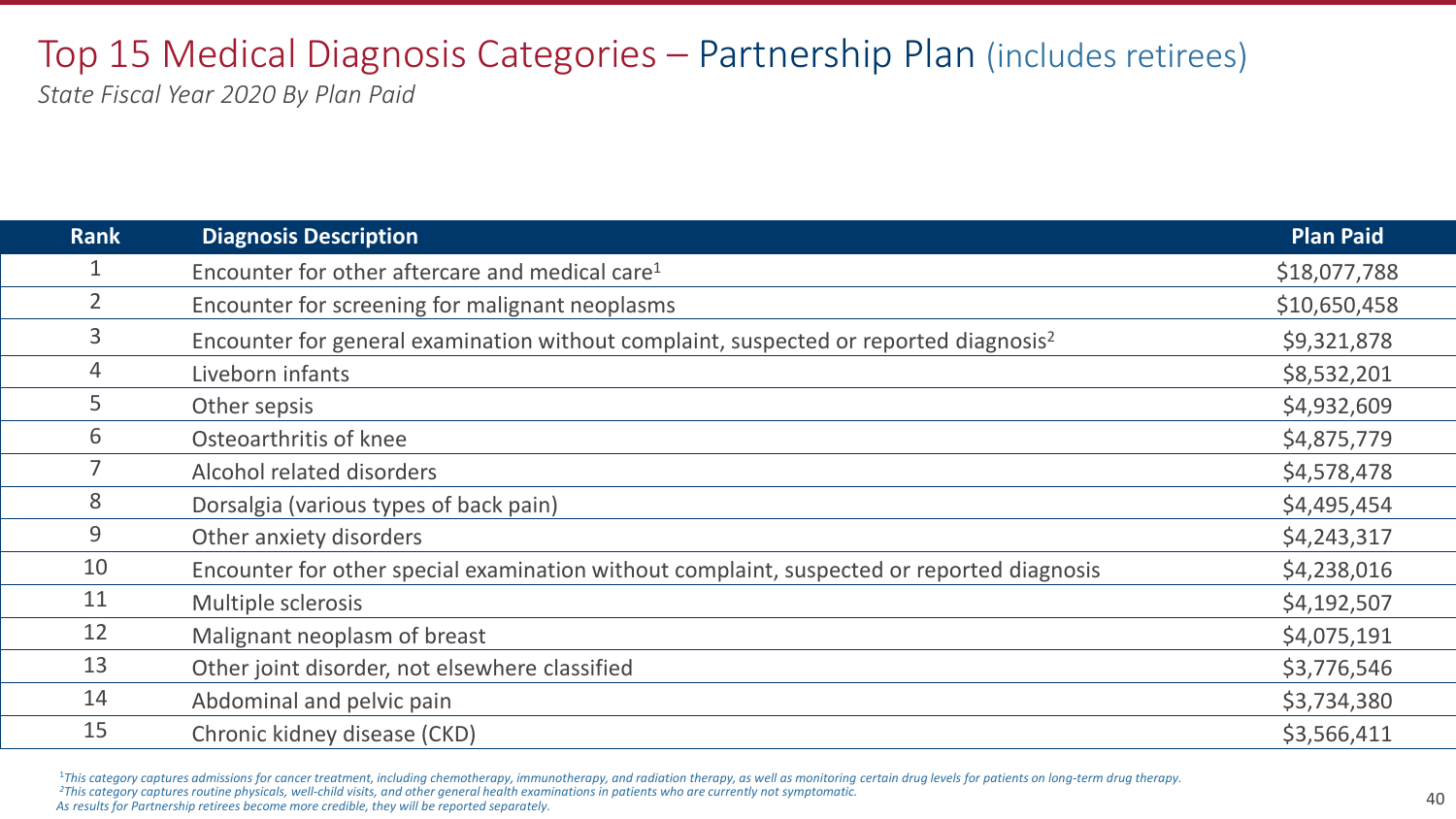#### Distribution of Medical Claims By Membership – State Plan Active Population *State Fiscal Year 2020*

![](_page_40_Figure_1.jpeg)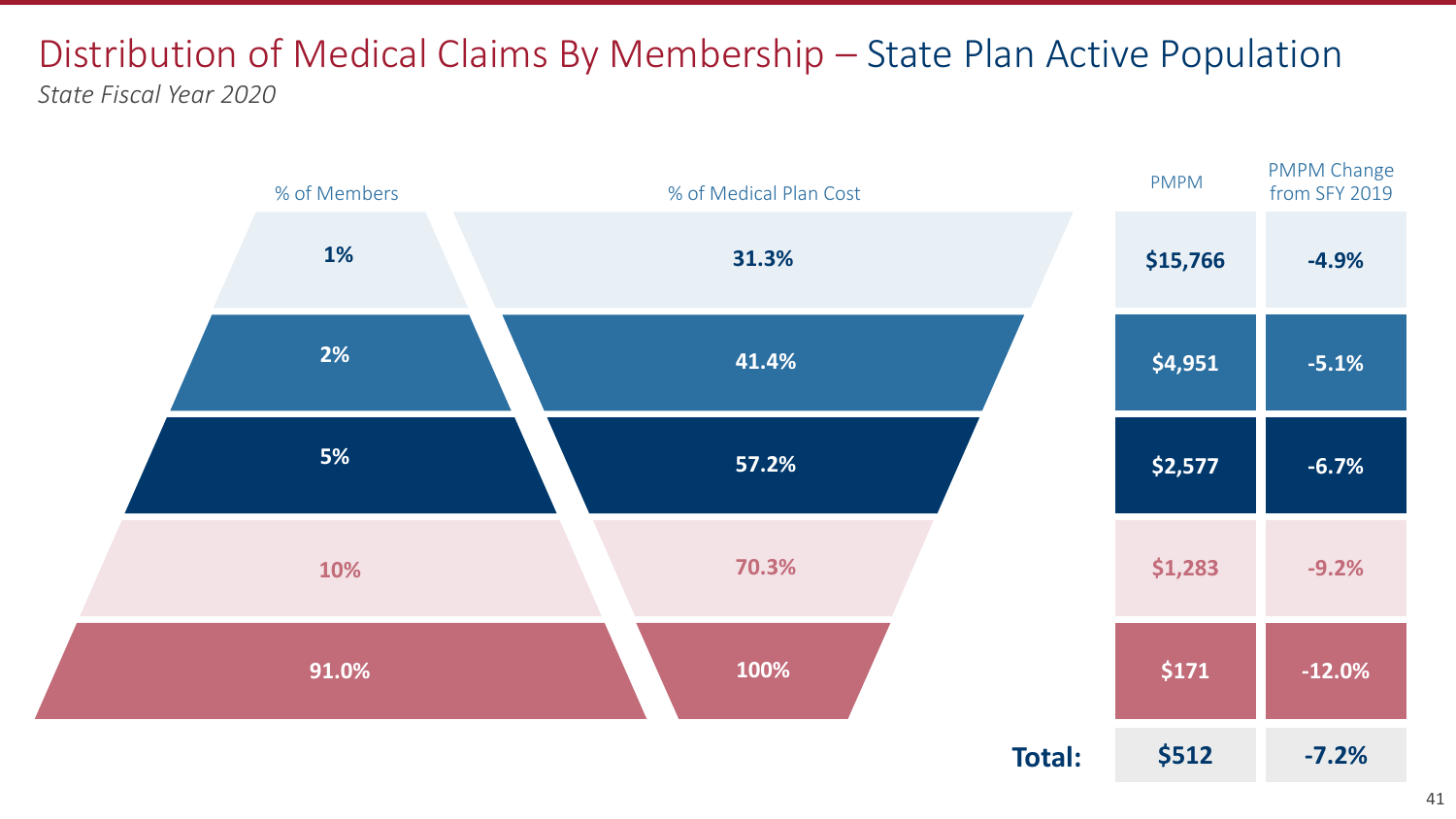#### Distribution of Medical Claims By Membership – State Plan Pre-Medicare Retirees *State Fiscal Year 2020*

![](_page_41_Figure_1.jpeg)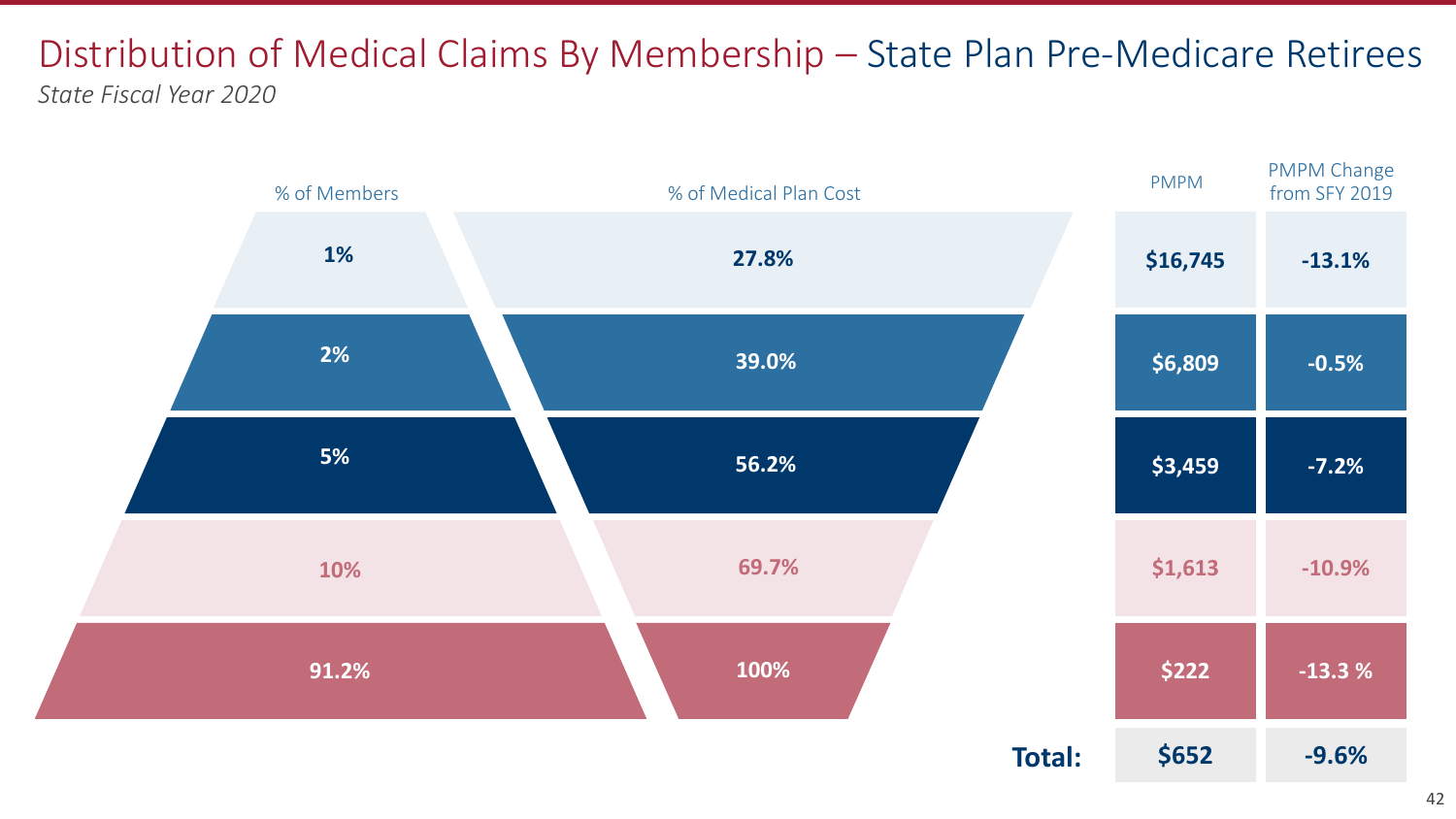#### Distribution of Medical Claims By Membership – State Plan Medicare Retirees *State Fiscal Year 2020*

![](_page_42_Figure_1.jpeg)